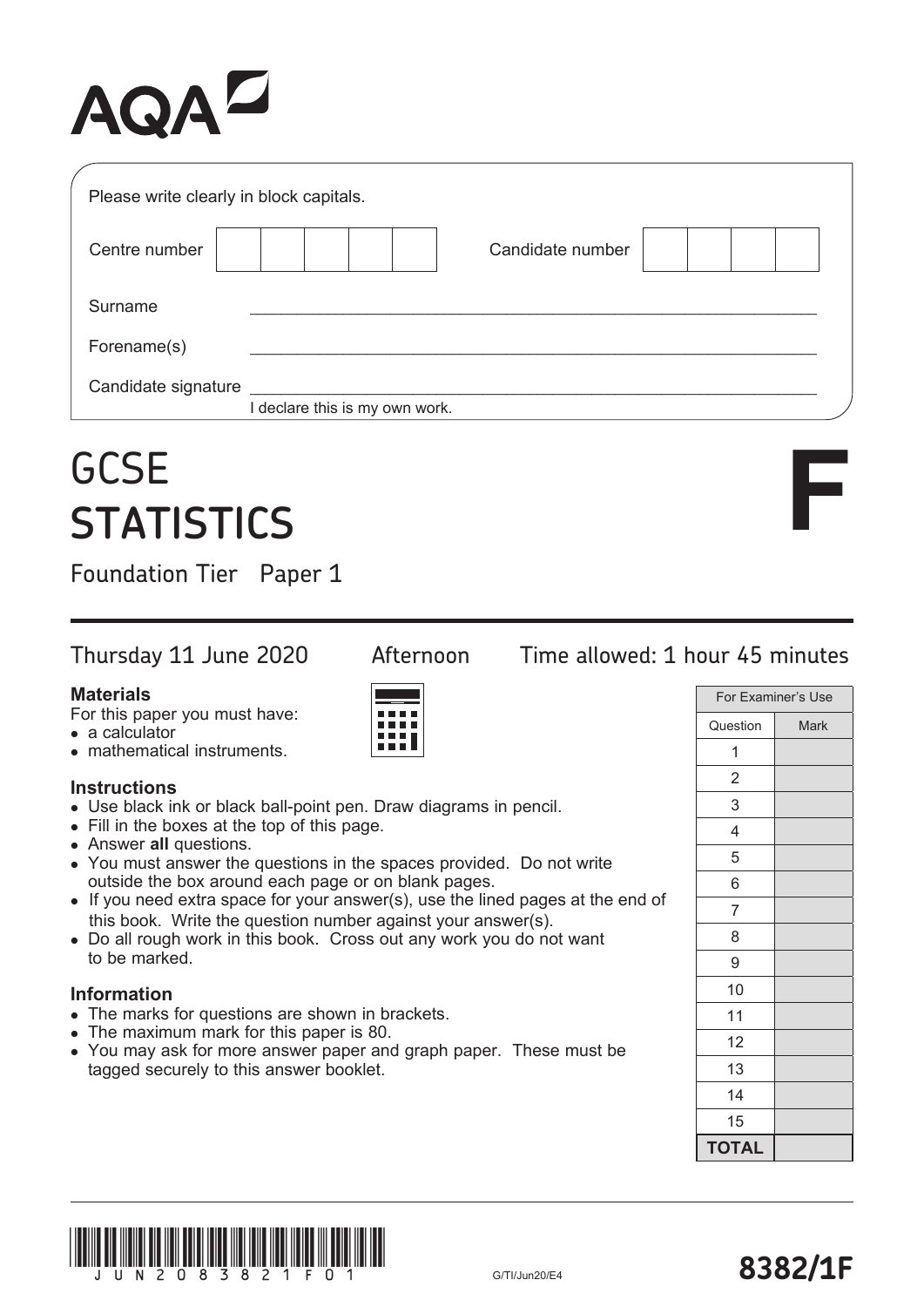|                | Answer all questions in the spaces provided.                                                                   |    |                  |             |                |                |    | Do not write<br>outside the<br>box |            |   |
|----------------|----------------------------------------------------------------------------------------------------------------|----|------------------|-------------|----------------|----------------|----|------------------------------------|------------|---|
| 1              | What type of data is the number of adverts you see when watching a film?<br>Circle your answer.                |    |                  |             |                |                |    |                                    | $[1$ mark] |   |
|                | continuous                                                                                                     |    |                  | grouped     |                | categorical    |    | discrete                           |            | 1 |
| $\overline{2}$ | Which of these values could not be a measure of correlation?<br>Circle your answer.                            |    |                  |             |                |                |    |                                    |            |   |
|                | $-0.9$                                                                                                         |    | $\boldsymbol{0}$ |             | $+0.5$         |                |    | $+1.2$                             | [1 mark]   | 1 |
| 3              | Which of these is a small part of the population, used to avoid having to ask everyone?<br>Circle your answer. |    |                  |             |                |                |    |                                    | $[1$ mark] |   |
|                | census                                                                                                         |    | questionnaire    |             | sample         |                |    | representative                     |            | 1 |
| 4              | Here are the scores obtained when a biased spinner is spun 100 times.                                          |    |                  |             |                |                |    |                                    |            |   |
|                | <b>Score</b>                                                                                                   | 4  | 5                | 6           | $\overline{7}$ | 8              | 9  | 10                                 | 11         |   |
|                | <b>Frequency</b>                                                                                               | 17 | $\sqrt{3}$       | $\mathbf 0$ | $\overline{2}$ | 16             | 24 | 18                                 | 20         |   |
|                | Circle the best estimate of the probability of scoring 9                                                       |    |                  |             |                |                |    |                                    | [1 mark]   |   |
|                | $\frac{1}{24}$                                                                                                 |    |                  | 0.24        |                | $\frac{9}{24}$ |    | $\frac{1}{8}$                      |            | 1 |
|                |                                                                                                                |    |                  |             |                |                |    |                                    |            |   |

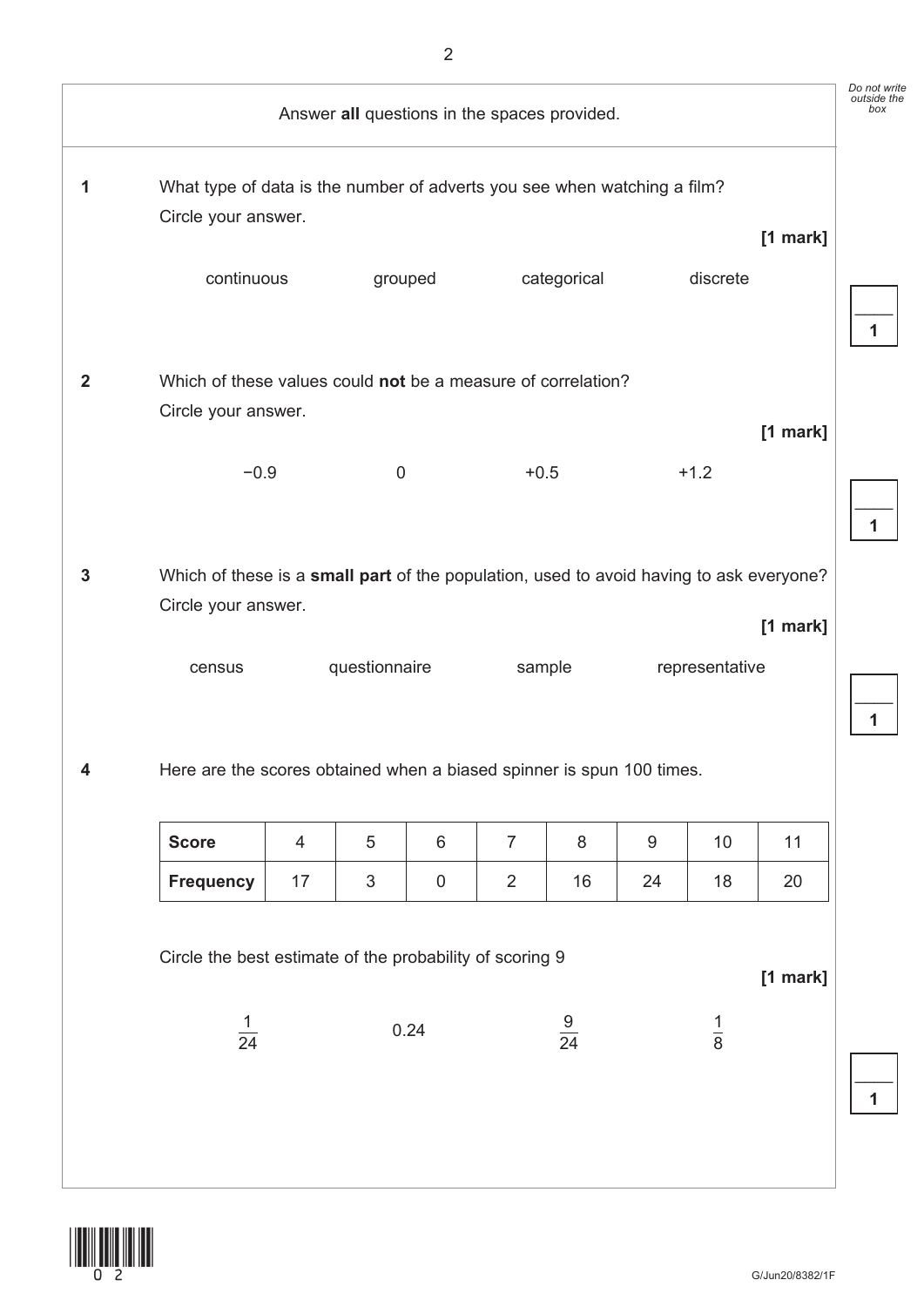*outside the box* **Turn over 5** Sam asks some friends how many internet-enabled devices are in their homes. The results are 453645576835 **Three years earlier** he had asked the same friends the same question. The results were Number of devices three years earlier | Frequency 1 1 2 4 3 6 4 0 5 1 By calculating a measure of average and a measure of spread, make **two** comparisons between the current data and the data for three years ago. **[5 marks]** Comparison 1 \_\_\_\_\_\_\_\_\_\_\_\_\_\_\_\_\_\_\_\_\_\_\_\_\_\_\_\_\_\_\_\_\_\_\_\_\_\_\_\_\_\_\_\_\_\_\_\_\_\_\_\_\_\_\_\_\_\_\_\_\_\_\_\_\_\_\_\_\_\_\_\_\_\_\_\_\_\_\_\_\_\_\_\_\_ Comparison 2 \_\_\_\_\_\_\_\_\_\_\_\_\_\_\_\_\_\_\_\_\_\_\_\_\_\_\_\_\_\_\_\_\_\_\_\_\_\_\_\_\_\_\_\_\_\_\_\_\_\_\_\_\_\_\_\_\_\_\_\_\_\_\_\_\_\_\_\_\_\_\_ \_\_\_\_\_\_\_\_\_\_\_\_\_\_\_\_\_\_\_\_\_\_\_\_\_\_\_\_\_\_\_\_\_\_\_\_\_\_\_\_\_\_\_\_\_\_\_\_\_\_\_\_\_\_\_\_\_\_\_\_\_\_\_\_\_\_\_\_\_\_\_\_\_\_\_\_\_\_\_\_\_\_\_\_\_ **5**



*Do not write*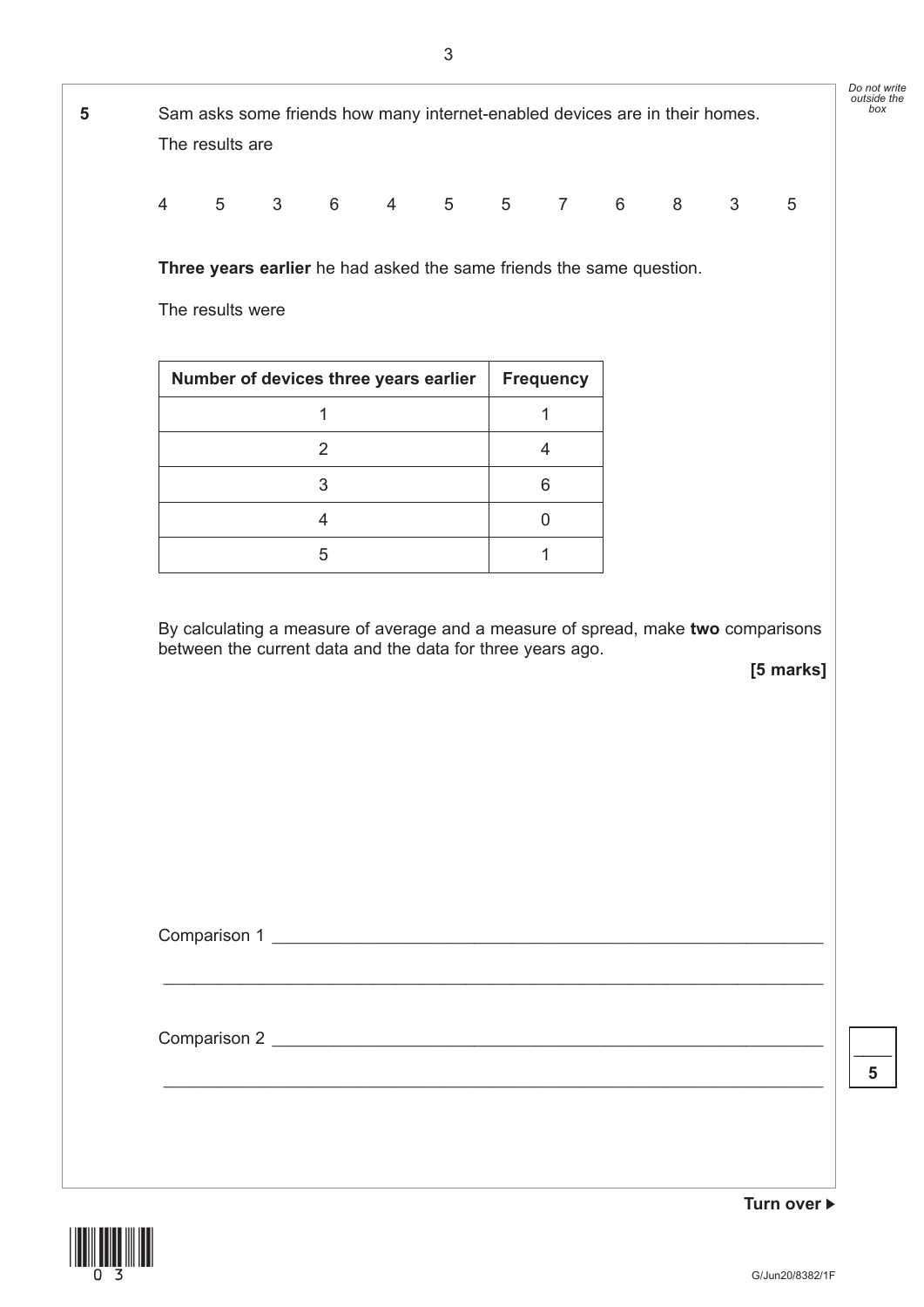|           |                                                                                                                               | Do not write<br>outside the |
|-----------|-------------------------------------------------------------------------------------------------------------------------------|-----------------------------|
| 6         | When some people eat a bacon sandwich, they have                                                                              | box                         |
|           | • brown sauce on it                                                                                                           |                             |
|           | • red sauce on it                                                                                                             |                             |
|           | • no sauce on it.                                                                                                             |                             |
|           | Bob and Lisa decide to test the hypothesis                                                                                    |                             |
|           | "The majority of people who have a bacon sandwich have red sauce on it."                                                      |                             |
| 6(a)      | Bob's work canteen sells bacon sandwiches.                                                                                    |                             |
|           | One morning, 300 people use the canteen for breakfast.                                                                        |                             |
|           | Bob decides to sample 30 of the 300 people to see which sauce, if any, they have on<br>their bacon sandwich, if they buy one. |                             |
| 6 (a) (i) | Describe how Bob could obtain a systematic sample of 30 people from the 300<br>[2 marks]                                      |                             |
|           |                                                                                                                               |                             |
|           |                                                                                                                               |                             |
|           |                                                                                                                               |                             |
|           |                                                                                                                               |                             |
|           |                                                                                                                               |                             |
|           |                                                                                                                               |                             |
|           |                                                                                                                               |                             |
|           |                                                                                                                               |                             |
|           |                                                                                                                               |                             |
|           | 6 (a) (ii) Give two reasons why the sample Bob is obtaining is unlikely to be very useful in                                  |                             |
|           | testing out the hypothesis.                                                                                                   |                             |
|           | [2 marks]                                                                                                                     |                             |
|           | Reason 1                                                                                                                      |                             |
|           |                                                                                                                               |                             |
|           | <u> 1989 - Johann Stoff, deutscher Stoffen und der Stoffen und der Stoffen und der Stoffen und der Stoffen und der</u>        |                             |
|           | ,我们也不会有什么。""我们的人,我们也不会有什么?""我们的人,我们也不会有什么?""我们的人,我们也不会有什么?""我们的人,我们也不会有什么?""我们的人                                              |                             |
|           |                                                                                                                               |                             |
|           |                                                                                                                               |                             |
|           |                                                                                                                               |                             |
|           |                                                                                                                               |                             |
|           |                                                                                                                               |                             |
|           |                                                                                                                               |                             |
|           |                                                                                                                               |                             |

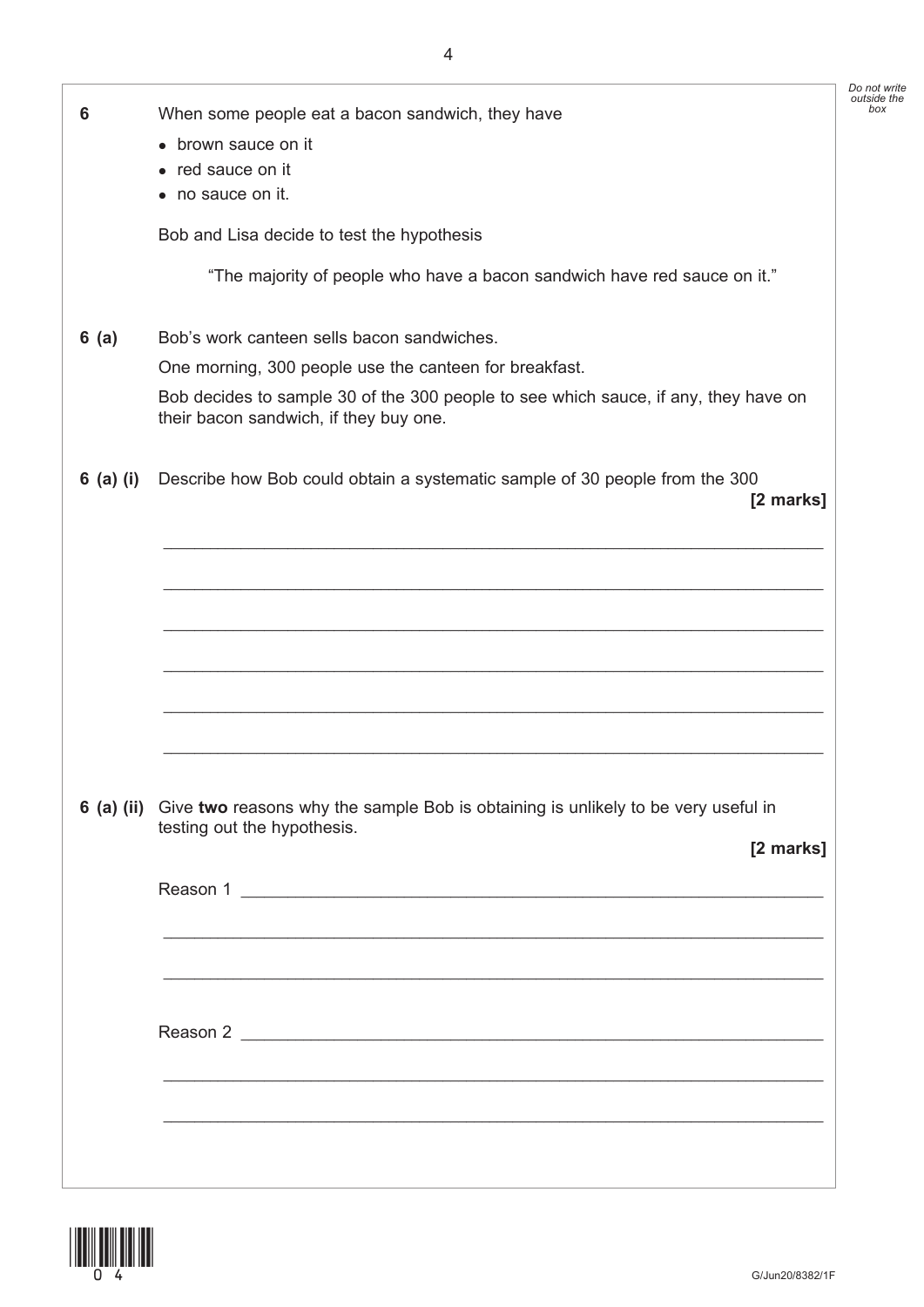

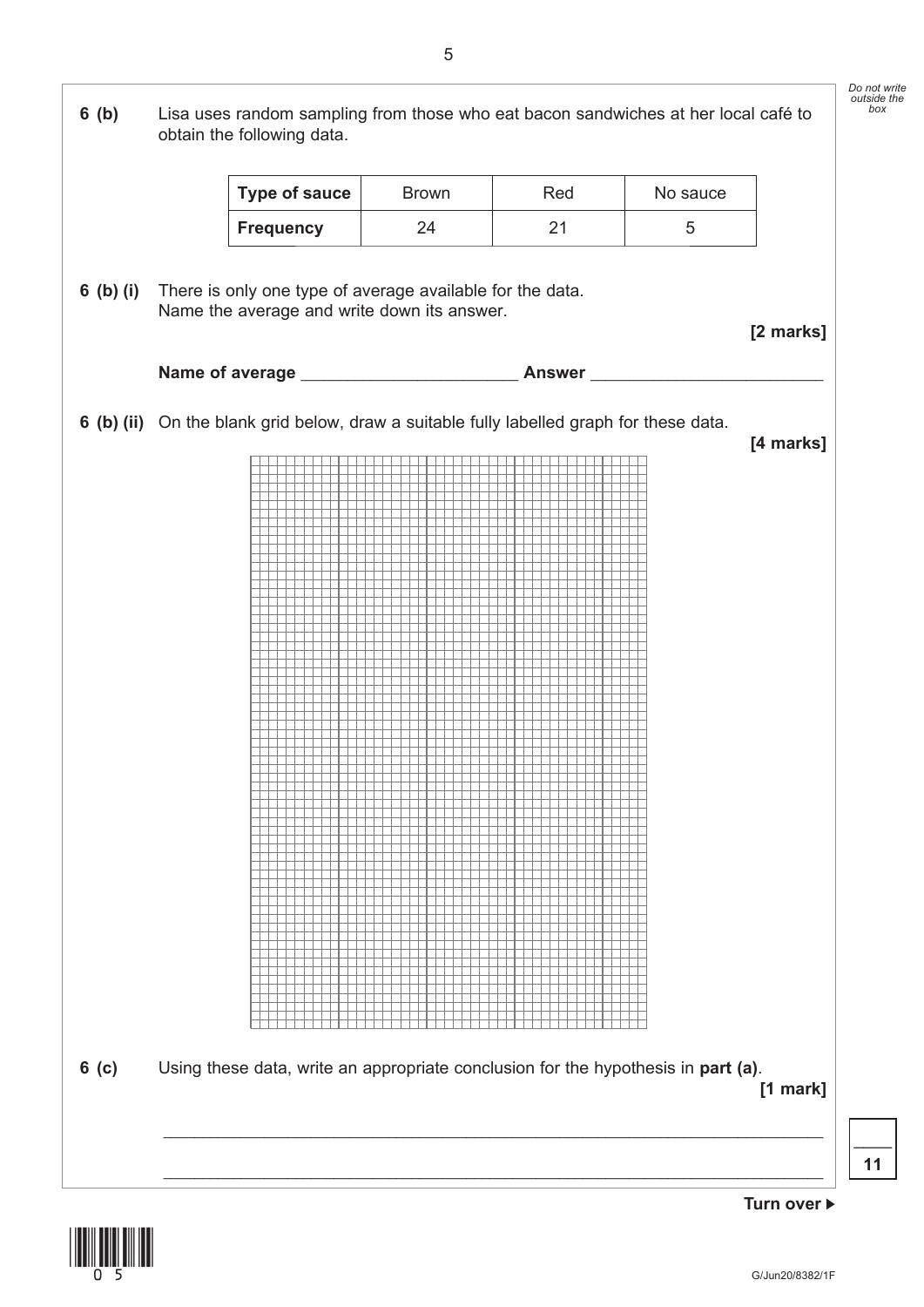**Average costs for Yorkshire (£)** Year | House | Car | Groceries | Average annual salary (£) **1966** 3 609 960 1.02 829 **1991** | 53 445 | 9 600 | 8.47 | 12 088 **2016** 144 361 21 164 13.60 27 456 Source adapted from www.hillarys.co.uk  **7 (a)** What was the average annual salary in 1991? **[1 mark]** Answer £  **7 (b)** In 2016 groceries were just over 13 times more expensive than in 1966.  **7 (b) (i)** Show that in 2016 houses were, on average, 40 times more expensive than in 1966. **[1 mark]** \_\_\_\_\_\_\_\_\_\_\_\_\_\_\_\_\_\_\_\_\_\_\_\_\_\_\_\_\_\_\_\_\_\_\_\_\_\_\_\_\_\_\_\_\_\_\_\_\_\_\_\_\_\_\_\_\_\_\_\_\_\_\_\_\_\_\_\_\_\_\_\_\_\_\_\_\_\_\_\_\_\_\_\_\_ \_\_\_\_\_\_\_\_\_\_\_\_\_\_\_\_\_\_\_\_\_\_\_\_\_\_\_\_\_\_\_\_\_\_\_\_\_\_\_\_\_\_\_\_\_\_\_\_\_\_\_\_\_\_\_\_\_\_\_\_\_\_\_\_\_\_\_\_\_\_\_\_\_\_\_\_\_\_\_\_\_\_\_\_\_  **7 (b) (ii)** Compare how the cost of houses, cars and groceries in Yorkshire have gone up in comparison to each other between 1966 and 2016. You **must** show your working. **[3 marks]** \_\_\_\_\_\_\_\_\_\_\_\_\_\_\_\_\_\_\_\_\_\_\_\_\_\_\_\_\_\_\_\_\_\_\_\_\_\_\_\_\_\_\_\_\_\_\_\_\_\_\_\_\_\_\_\_\_\_\_\_\_\_\_\_\_\_\_\_\_\_\_\_\_\_\_\_\_\_\_\_\_\_\_\_\_ \_\_\_\_\_\_\_\_\_\_\_\_\_\_\_\_\_\_\_\_\_\_\_\_\_\_\_\_\_\_\_\_\_\_\_\_\_\_\_\_\_\_\_\_\_\_\_\_\_\_\_\_\_\_\_\_\_\_\_\_\_\_\_\_\_\_\_\_\_\_\_\_\_\_\_\_\_\_\_\_\_\_\_\_\_ \_\_\_\_\_\_\_\_\_\_\_\_\_\_\_\_\_\_\_\_\_\_\_\_\_\_\_\_\_\_\_\_\_\_\_\_\_\_\_\_\_\_\_\_\_\_\_\_\_\_\_\_\_\_\_\_\_\_\_\_\_\_\_\_\_\_\_\_\_\_\_\_\_\_\_\_\_\_\_\_\_\_\_\_\_ \_\_\_\_\_\_\_\_\_\_\_\_\_\_\_\_\_\_\_\_\_\_\_\_\_\_\_\_\_\_\_\_\_\_\_\_\_\_\_\_\_\_\_\_\_\_\_\_\_\_\_\_\_\_\_\_\_\_\_\_\_\_\_\_\_\_\_\_\_\_\_\_\_\_\_\_\_\_\_\_\_\_\_\_\_ \_\_\_\_\_\_\_\_\_\_\_\_\_\_\_\_\_\_\_\_\_\_\_\_\_\_\_\_\_\_\_\_\_\_\_\_\_\_\_\_\_\_\_\_\_\_\_\_\_\_\_\_\_\_\_\_\_\_\_\_\_\_\_\_\_\_\_\_\_\_\_\_\_\_\_\_\_\_\_\_\_\_\_\_\_ \_\_\_\_\_\_\_\_\_\_\_\_\_\_\_\_\_\_\_\_\_\_\_\_\_\_\_\_\_\_\_\_\_\_\_\_\_\_\_\_\_\_\_\_\_\_\_\_\_\_\_\_\_\_\_\_\_\_\_\_\_\_\_\_\_\_\_\_\_\_\_\_\_\_\_\_\_\_\_\_\_\_\_\_\_ \_\_\_\_\_\_\_\_\_\_\_\_\_\_\_\_\_\_\_\_\_\_\_\_\_\_\_\_\_\_\_\_\_\_\_\_\_\_\_\_\_\_\_\_\_\_\_\_\_\_\_\_\_\_\_\_\_\_\_\_\_\_\_\_\_\_\_\_\_\_\_\_\_\_\_\_\_\_\_\_\_\_\_\_\_



 **7** The table shows the average cost of buying a house, a car and a basket of groceries

The average annual salary in Yorkshire for each year is also shown.

for three different years in **Yorkshire**.

*Do not write outside the box*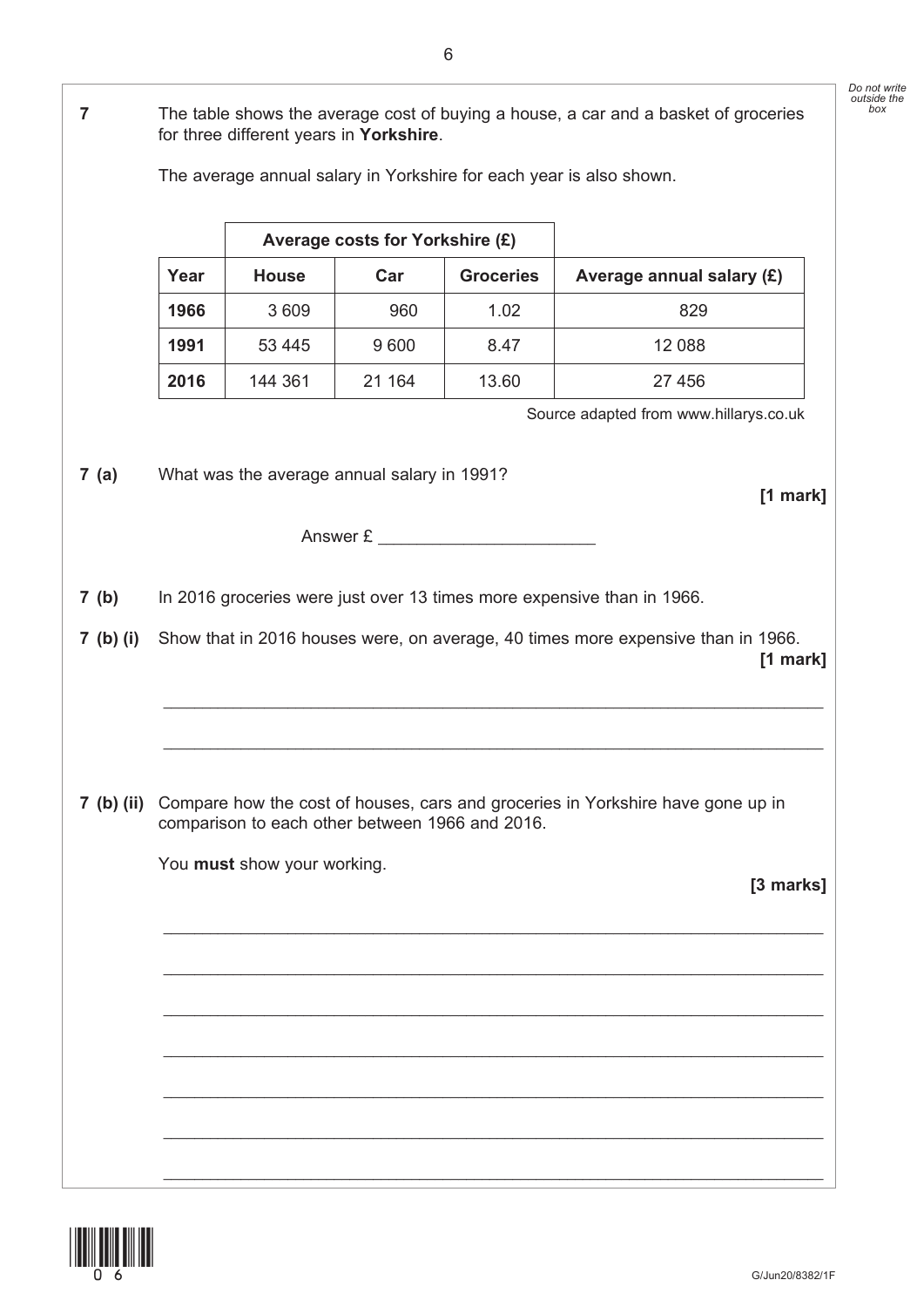| 7 (c) | Dilip sold a house in London for £10 000 in 1966.<br>He says,                                                      | Do not write<br>outside the<br>box |
|-------|--------------------------------------------------------------------------------------------------------------------|------------------------------------|
|       | "In 2016 this house would have been worth £400 000"                                                                |                                    |
|       | 7 (c) (i) Show how Dilip worked out this value.<br>[1 mark]                                                        |                                    |
|       | 7 (c) (ii) Give a reason why Dilip may be wrong.<br>[1 mark]                                                       |                                    |
| 7(d)  | Using 1966 as base, calculate the index number for the average cost of a car in 1991<br>in Yorkshire.<br>[2 marks] |                                    |
|       |                                                                                                                    | 9                                  |
|       | Turn over for the next question                                                                                    |                                    |
|       |                                                                                                                    |                                    |



Turn over ▶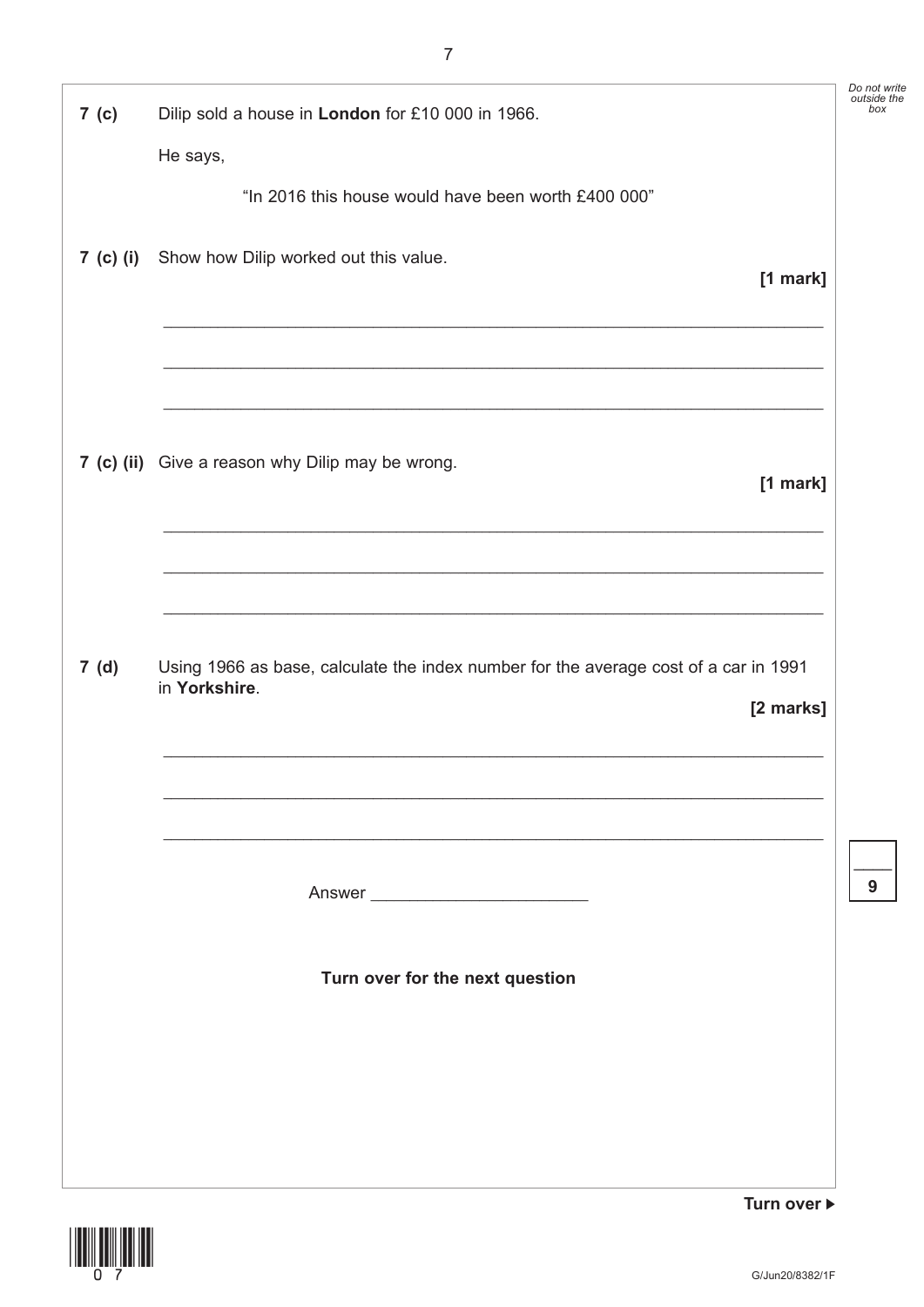

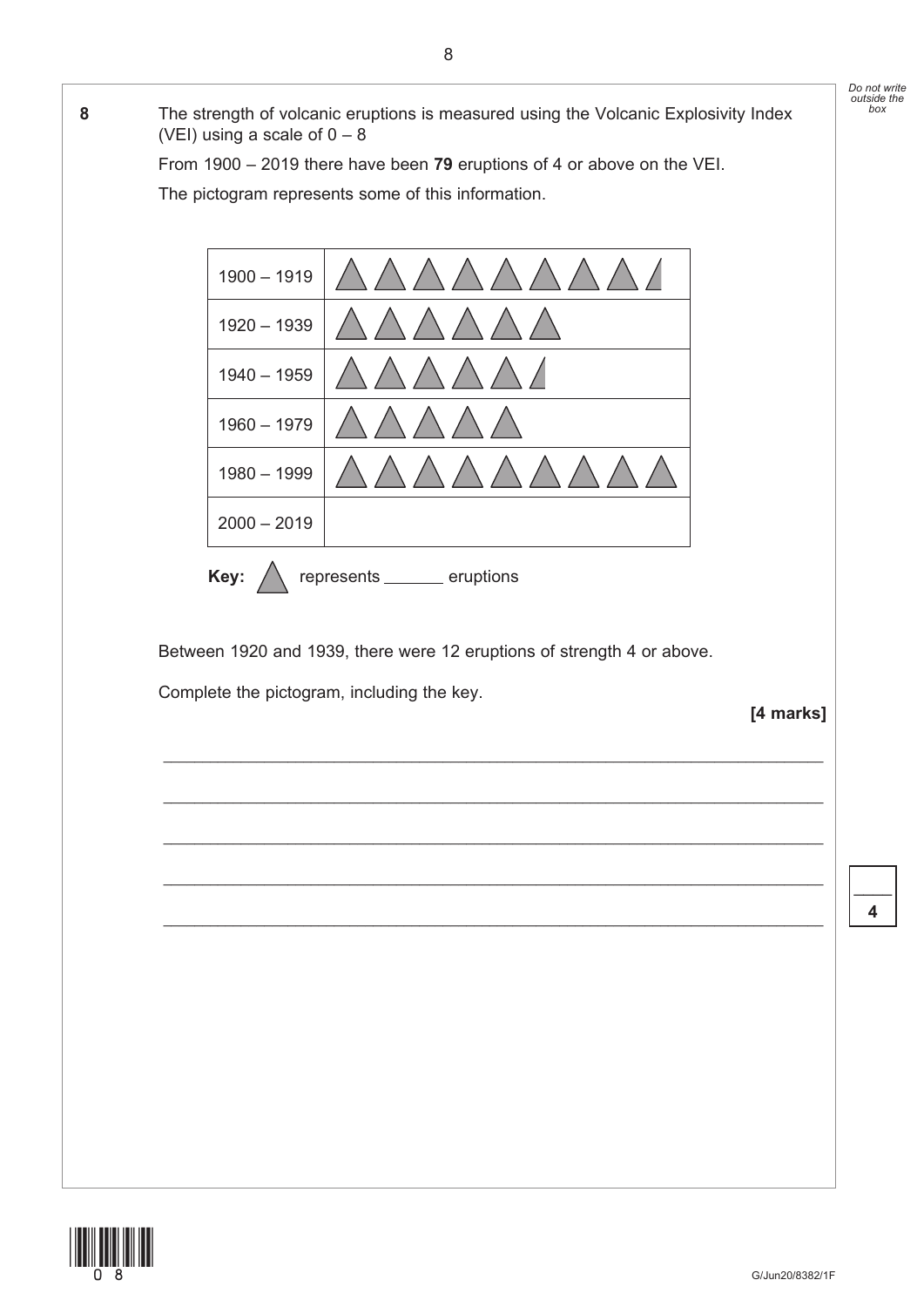|             |                   |                                                                      |                                                                                | Do not write<br>outside the |
|-------------|-------------------|----------------------------------------------------------------------|--------------------------------------------------------------------------------|-----------------------------|
| 9           |                   | Poppy wants to buy a season ticket at her local football club.       |                                                                                |                             |
|             |                   | This will give her entry to all 20 home games over the season.       |                                                                                |                             |
|             |                   |                                                                      | The table shows the cost of season tickets for the areas she is interested in. |                             |
|             |                   |                                                                      |                                                                                |                             |
|             | <b>Area</b>       | Cost if bought in July                                               | <b>Cost if bought in August</b>                                                |                             |
|             | South Stand       | £200                                                                 | £220                                                                           |                             |
|             | <b>West Stand</b> | £175                                                                 | £195                                                                           |                             |
|             | East Stand        | £240                                                                 | £250                                                                           |                             |
|             |                   |                                                                      |                                                                                |                             |
| 9(a)        |                   | What is the cost of a West Stand season ticket bought on 15 August?  |                                                                                |                             |
|             |                   |                                                                      |                                                                                | [1 mark]                    |
|             |                   | Answer £                                                             |                                                                                |                             |
|             |                   |                                                                      |                                                                                |                             |
| 9(b)        |                   | There is a 10% chance that Poppy will miss a home game.              |                                                                                |                             |
|             |                   |                                                                      |                                                                                |                             |
|             |                   |                                                                      |                                                                                |                             |
|             |                   | How many of the 20 home games will Poppy expect to miss next season? |                                                                                |                             |
| $9$ (b) (i) |                   |                                                                      |                                                                                | [2 marks]                   |
|             |                   |                                                                      |                                                                                |                             |
|             |                   |                                                                      |                                                                                |                             |
|             |                   |                                                                      |                                                                                |                             |
|             |                   |                                                                      |                                                                                |                             |
|             |                   | Question 9 continues on the next page                                |                                                                                |                             |
|             |                   |                                                                      |                                                                                |                             |
|             |                   |                                                                      |                                                                                |                             |
|             |                   |                                                                      |                                                                                |                             |
|             |                   |                                                                      |                                                                                |                             |
|             |                   |                                                                      |                                                                                |                             |
|             |                   |                                                                      |                                                                                |                             |
|             |                   |                                                                      |                                                                                |                             |

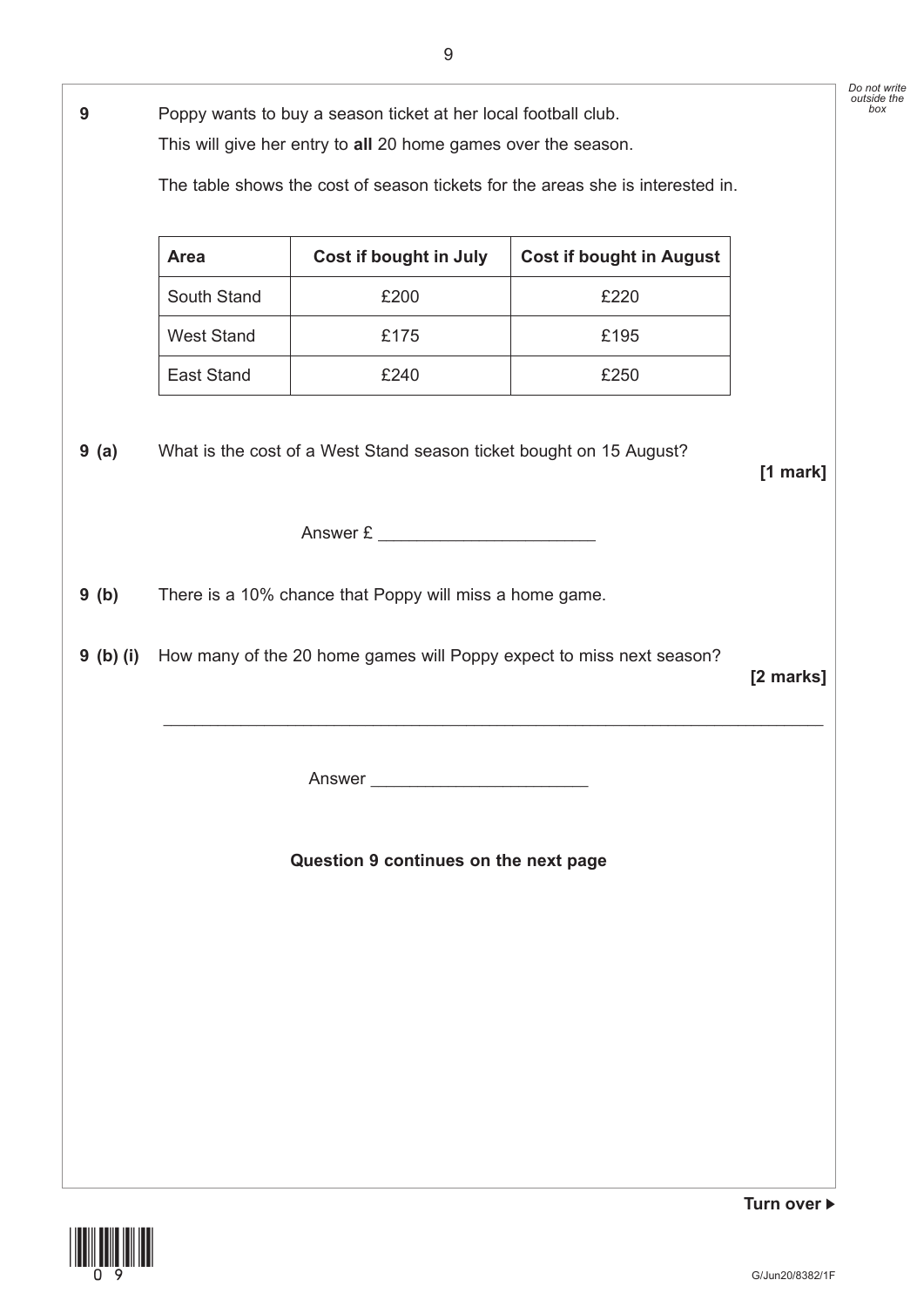| 9 (b) (ii) Poppy wants to sit in the East Stand.<br>The price of a ticket for Poppy for each home game would be £16 |            |
|---------------------------------------------------------------------------------------------------------------------|------------|
| However, on 30 July she decides to buy a season ticket.                                                             |            |
| How much will she expect to save by buying the season ticket?                                                       |            |
|                                                                                                                     | [3 marks]  |
|                                                                                                                     |            |
| <u> 1989 - Johann Stoff, amerikansk politiker (* 1908)</u>                                                          |            |
|                                                                                                                     |            |
| <u> 1989 - Johann Stoff, amerikansk politiker (* 1908)</u>                                                          |            |
|                                                                                                                     |            |
| Answer £                                                                                                            |            |
| Poppy thinks the tickets at her club are more expensive than at other clubs in the<br>same league.                  |            |
| She decides to investigate this.                                                                                    |            |
| Write down a possible hypothesis she could use.                                                                     | $[1$ mark] |
|                                                                                                                     |            |
|                                                                                                                     |            |
|                                                                                                                     |            |
|                                                                                                                     |            |
| Identify the population for her investigation.                                                                      | $[1$ mark] |
|                                                                                                                     |            |
|                                                                                                                     |            |
|                                                                                                                     |            |
|                                                                                                                     |            |
| Poppy decides to carry out a census.                                                                                |            |
|                                                                                                                     |            |
| What does that mean in this context?                                                                                | $[1$ mark] |

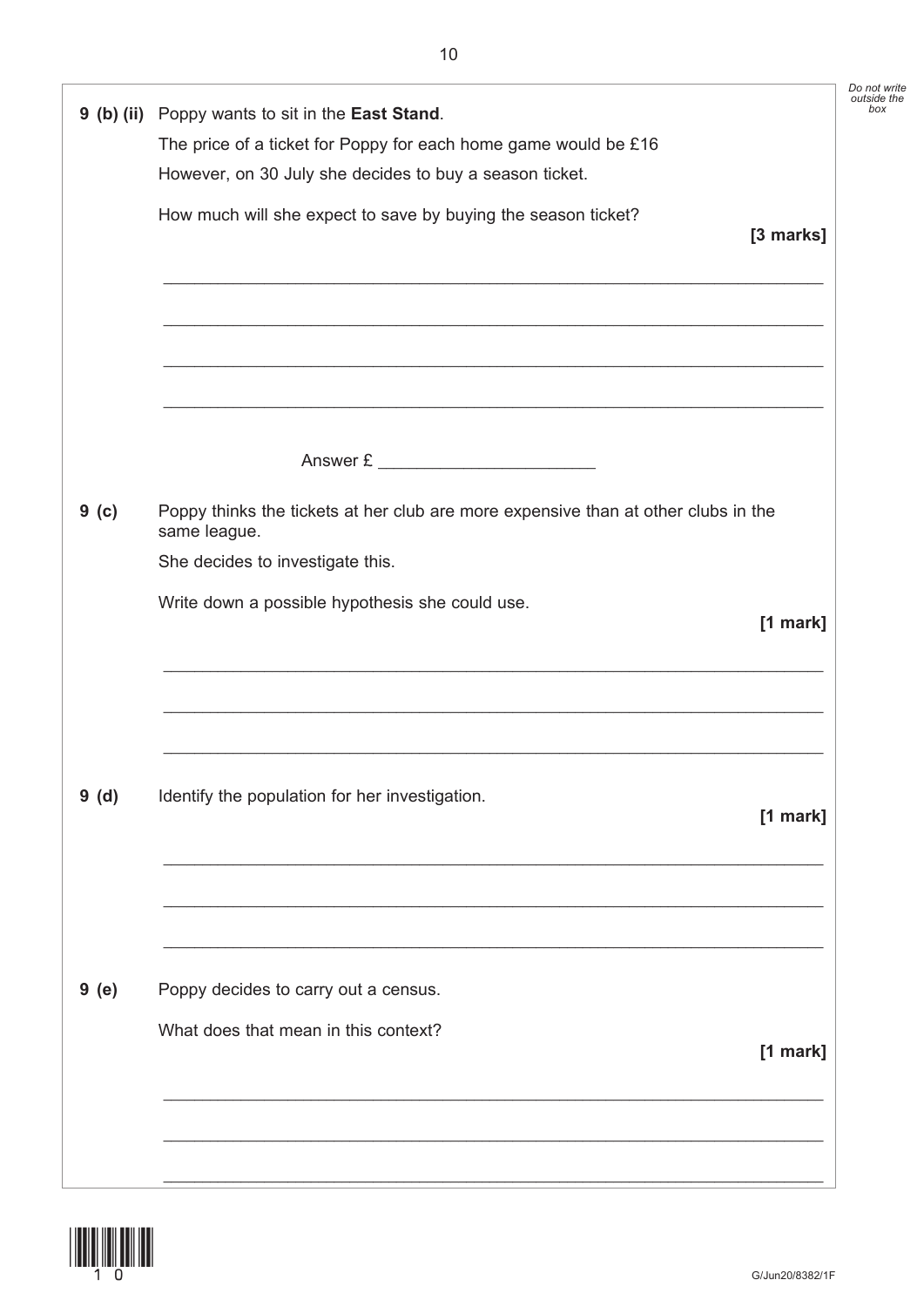| 9(f)      | Here are some options for how Poppy might obtain appropriate data.                                                                                                                                                                                                                  |             |   |            |
|-----------|-------------------------------------------------------------------------------------------------------------------------------------------------------------------------------------------------------------------------------------------------------------------------------------|-------------|---|------------|
|           | $A$ – write a questionnaire and send it to all the other clubs<br>$B$ – phone each of the other clubs and interview someone from the club<br>$C - log$ on to the website of each club to try to find out the data<br>$D$ – ask a season ticket holder from each club what they paid |             |   |            |
| 9 (f) (i) | Circle the letter of the best option for obtaining appropriate data.                                                                                                                                                                                                                |             |   | $[1$ mark] |
|           | B<br>A                                                                                                                                                                                                                                                                              | $\mathbf C$ | D |            |
|           | 9 (f) (ii) For two of the options you did not choose, give a reason, different each time, why you<br>did not choose that option.                                                                                                                                                    |             |   |            |
|           |                                                                                                                                                                                                                                                                                     |             |   | [2 marks]  |
|           | Option _______                                                                                                                                                                                                                                                                      |             |   |            |
|           |                                                                                                                                                                                                                                                                                     |             |   |            |
|           |                                                                                                                                                                                                                                                                                     |             |   |            |
|           | Option ________                                                                                                                                                                                                                                                                     |             |   |            |
|           |                                                                                                                                                                                                                                                                                     |             |   |            |
|           |                                                                                                                                                                                                                                                                                     |             |   |            |
|           | 9 (f) (iii) For the option you did choose, state one issue that might arise during the process of<br>collecting the data.                                                                                                                                                           |             |   |            |
|           |                                                                                                                                                                                                                                                                                     |             |   | $[1$ mark] |
|           |                                                                                                                                                                                                                                                                                     |             |   |            |
|           |                                                                                                                                                                                                                                                                                     |             |   |            |
|           |                                                                                                                                                                                                                                                                                     |             |   |            |
|           | 9 (f) (iv) Describe one strategy to overcome the issue you said might arise in part (iii).                                                                                                                                                                                          |             |   |            |
|           |                                                                                                                                                                                                                                                                                     |             |   | $[1$ mark] |
|           |                                                                                                                                                                                                                                                                                     |             |   |            |
|           |                                                                                                                                                                                                                                                                                     |             |   |            |
|           |                                                                                                                                                                                                                                                                                     |             |   |            |

(11)

**Turn over**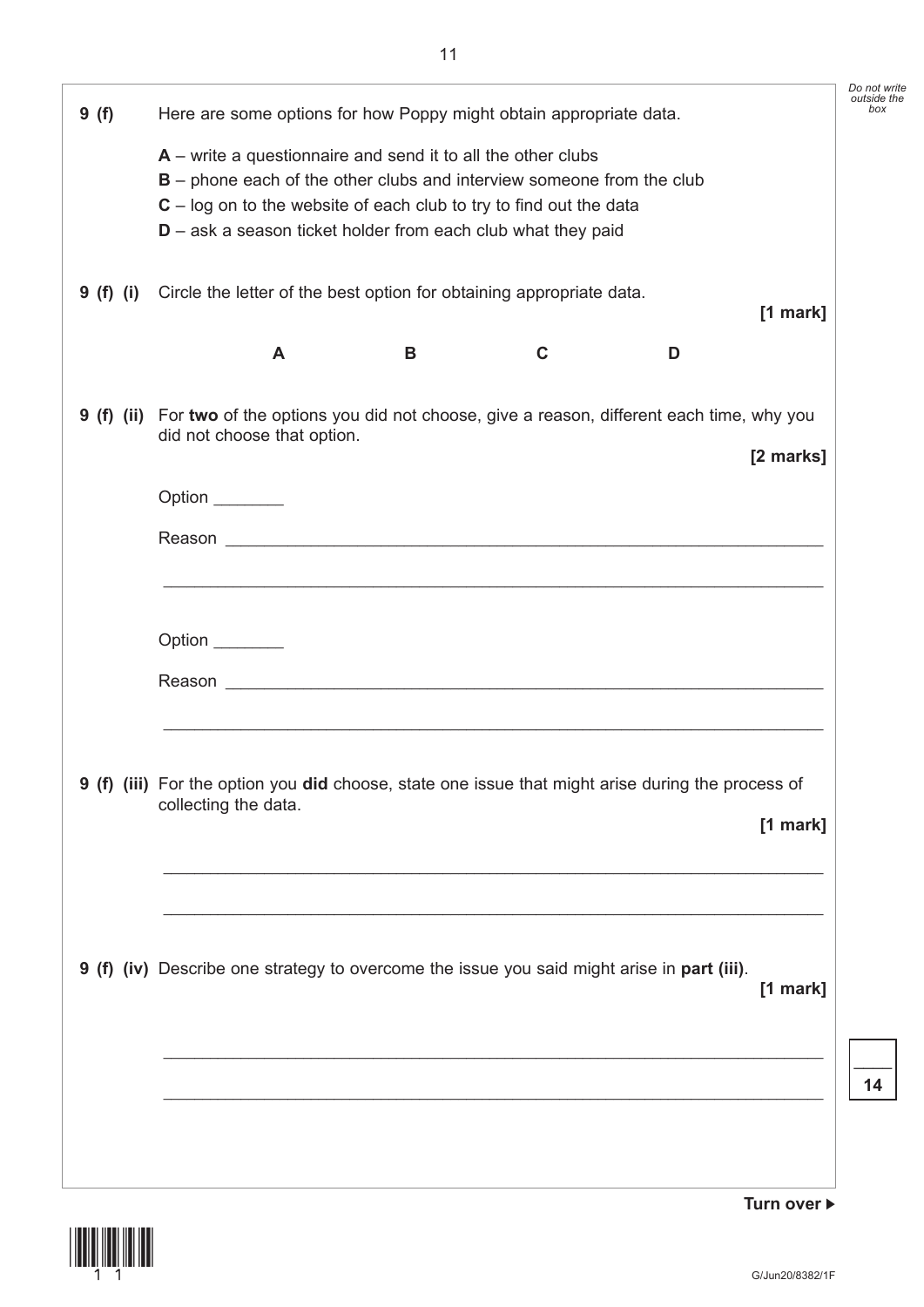| 10       | Here are some variables.                                                                                                                                                                                                                                                                   |            |
|----------|--------------------------------------------------------------------------------------------------------------------------------------------------------------------------------------------------------------------------------------------------------------------------------------------|------------|
|          | Some are relevant to people and their main job and some are not.                                                                                                                                                                                                                           |            |
|          | $A -$ How much you are paid in a year<br><b>B</b> - Your favourite TV series<br>C - How many days of holiday you are allowed each year<br>$D -$ How tall you are<br>$E -$ Distance from your home to work<br>$F -$ How much you like your work colleagues<br>G - How happy you are at work |            |
|          | Adam is investigating whether people who are paid more are happier at work.                                                                                                                                                                                                                |            |
| 10 $(a)$ | Write down a possible research question for Adam's investigation.                                                                                                                                                                                                                          | $[1$ mark] |
|          |                                                                                                                                                                                                                                                                                            |            |
| 10 (b)   | Write down the letter of the explanatory variable.                                                                                                                                                                                                                                         | [1 mark]   |
|          | Answer                                                                                                                                                                                                                                                                                     |            |
| 10 $(c)$ | Write down the letter of the response variable.                                                                                                                                                                                                                                            | $[1$ mark] |
|          | Answer                                                                                                                                                                                                                                                                                     |            |
| 10(d)    | Write down the letters of two possible extraneous variables.                                                                                                                                                                                                                               | [2 marks]  |
|          |                                                                                                                                                                                                                                                                                            |            |
|          |                                                                                                                                                                                                                                                                                            |            |
|          |                                                                                                                                                                                                                                                                                            |            |
|          |                                                                                                                                                                                                                                                                                            |            |
|          |                                                                                                                                                                                                                                                                                            |            |
|          |                                                                                                                                                                                                                                                                                            |            |



 $\overline{\phantom{a}}$ **5**

*Do not write outside the box*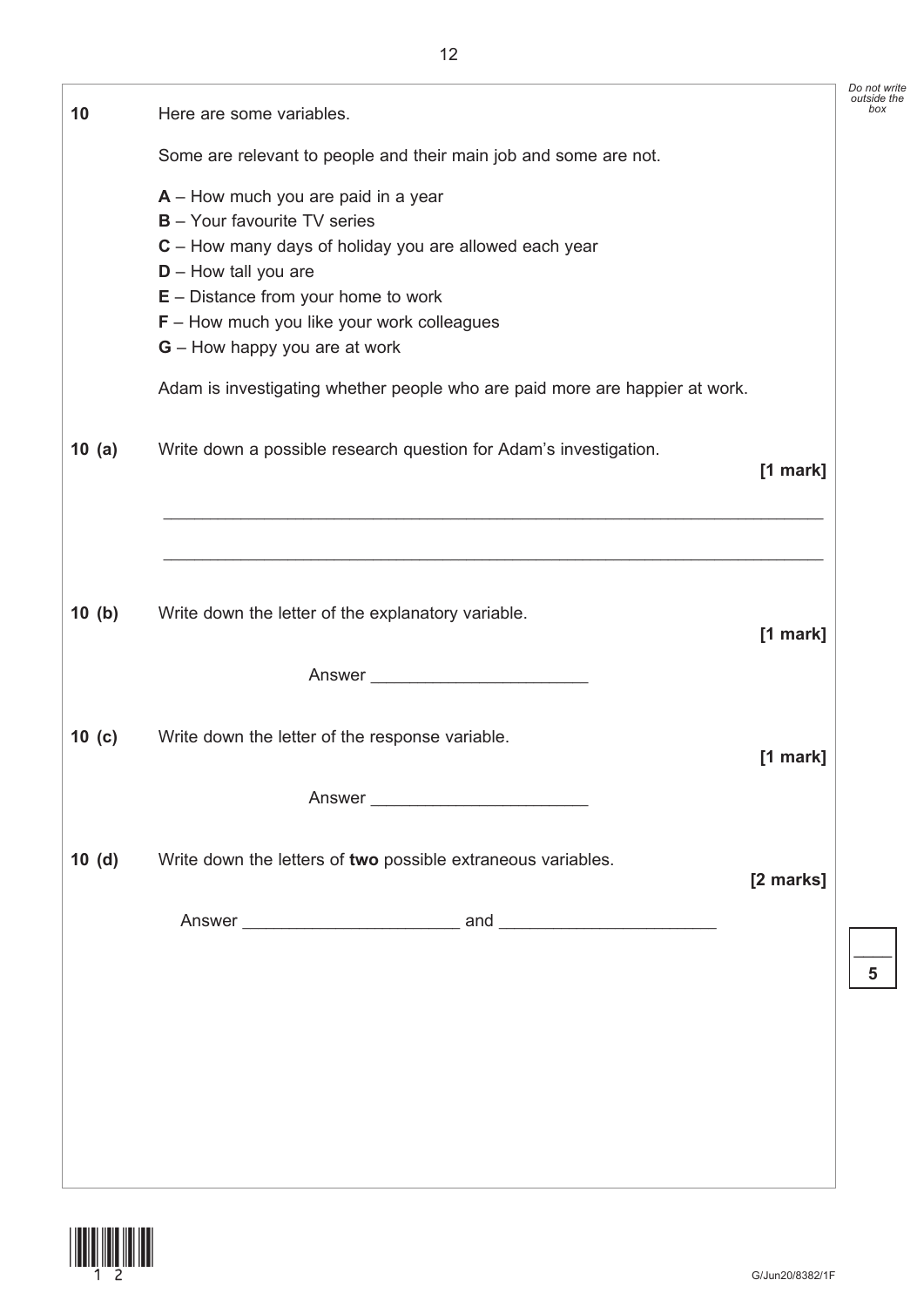

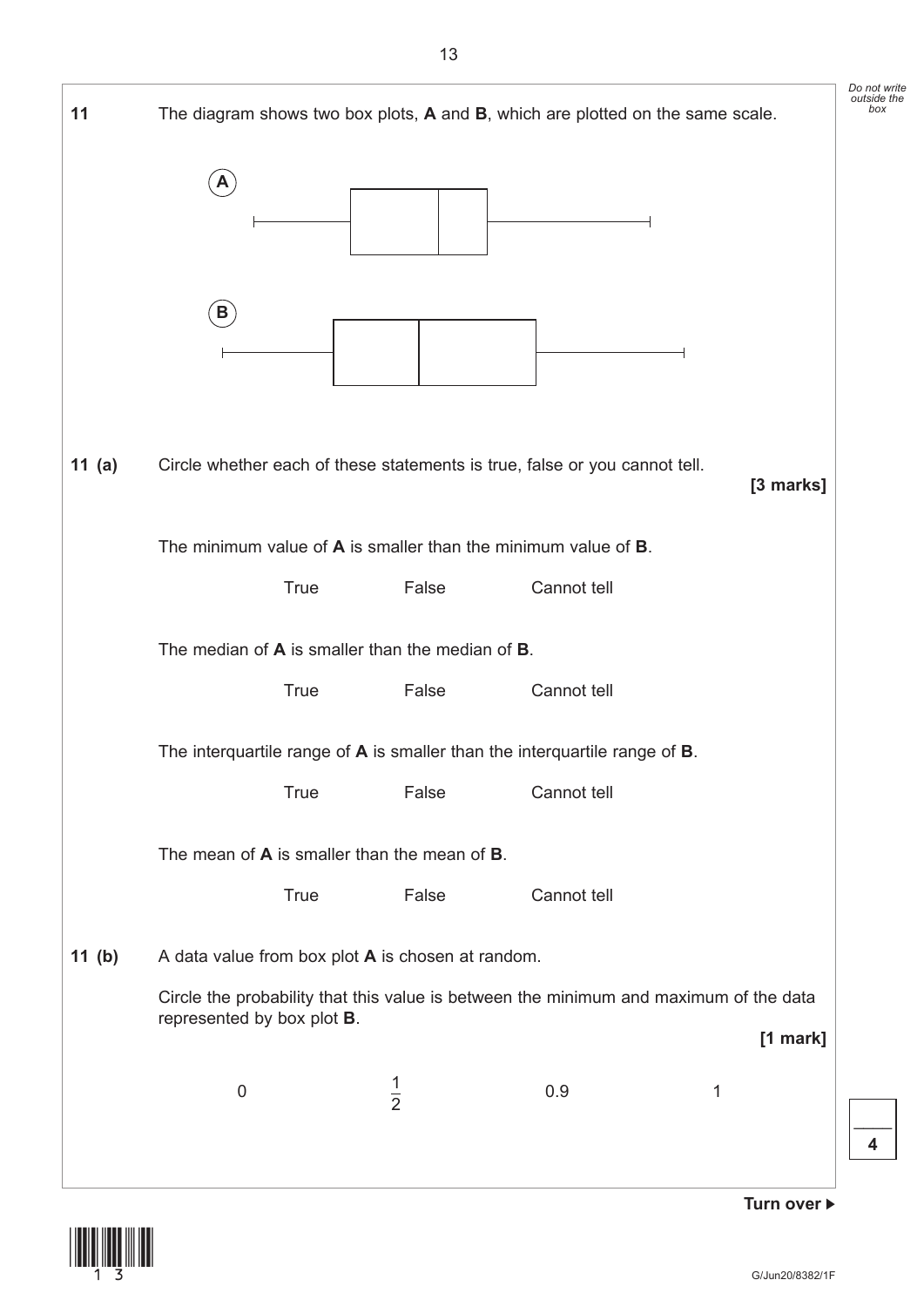*Do not write outside the box* **12** A YouGov survey was carried out with nearly 2000 British working adults who have an 8-hour working day. They were asked which period of 8 hours they would prefer to work. YouGov produced this summary graph showing the **percentage** of each response, rounded to the nearest whole number.



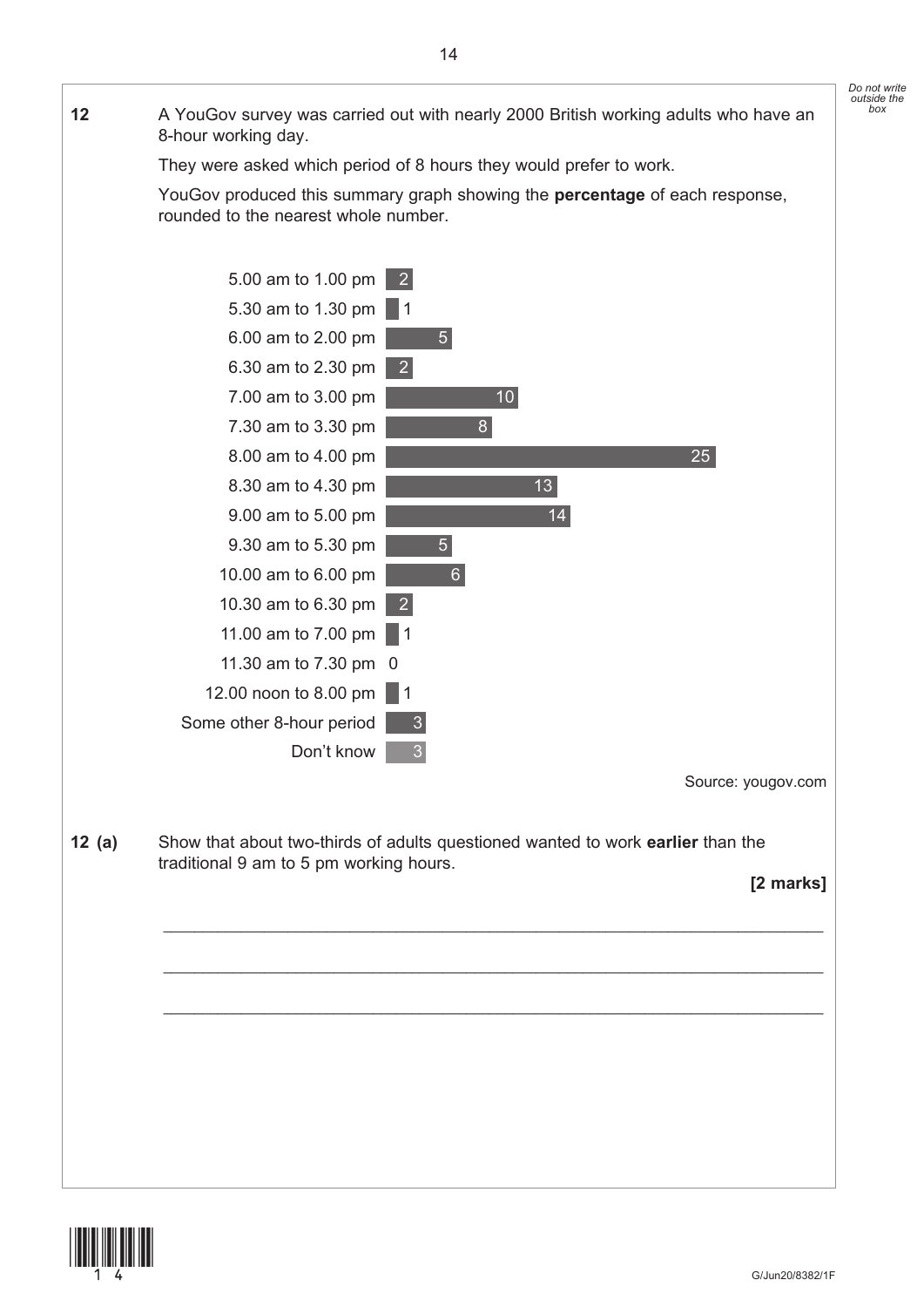| 12(b)    | Amber says,                                                                                 | Do not write<br>outside the<br>box |
|----------|---------------------------------------------------------------------------------------------|------------------------------------|
|          | "None of the adults questioned wanted to start work at 11.30 am."                           |                                    |
|          | Is Amber correct?<br>Tick $(\checkmark)$ a box.<br>Cannot tell<br>Yes<br>No                 |                                    |
|          | Give a reason for your answer.<br>[1 mark]                                                  |                                    |
| $12$ (c) | Give one reason why these results will not apply to all British working adults.<br>[1 mark] | $\overline{\mathbf{4}}$            |
|          | Turn over for the next question                                                             |                                    |
|          |                                                                                             |                                    |
|          |                                                                                             |                                    |
|          |                                                                                             |                                    |
|          | Turn over ▶                                                                                 |                                    |

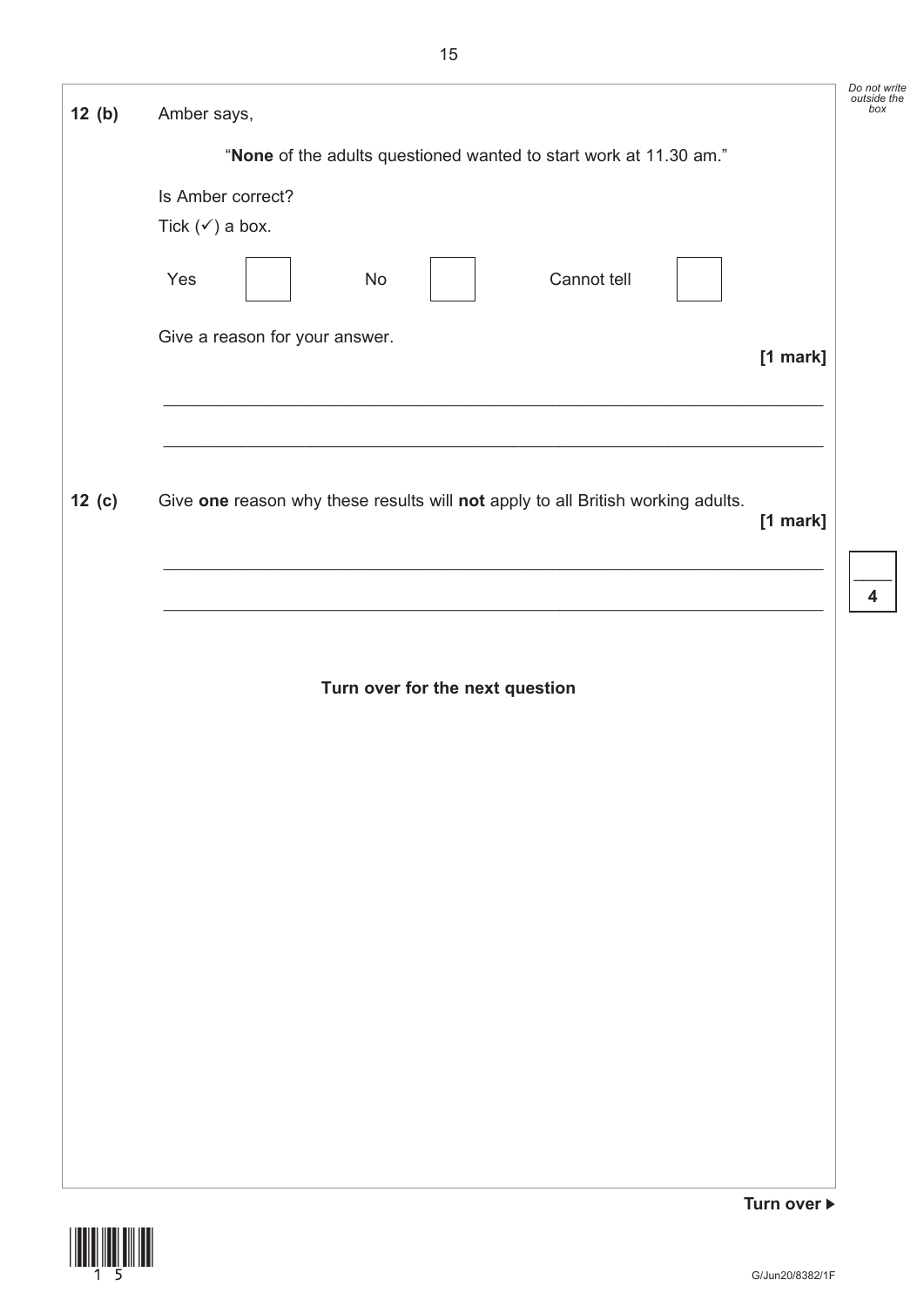**13** 200 students, 200 parents with young children and 200 retired people were asked what was the first thing they did on their mobile phones that day.

The results are shown in the table.

|       |                                                                                             | Social media                                                             | Gaming | <b>News</b> | <b>Other</b> |
|-------|---------------------------------------------------------------------------------------------|--------------------------------------------------------------------------|--------|-------------|--------------|
|       | <b>Students</b>                                                                             | 124                                                                      | 52     | 13          | 11           |
|       | <b>Parents</b>                                                                              | 120                                                                      | 8      | 37          | 35           |
|       | <b>Retired</b>                                                                              | 88                                                                       | 11     | 67          | 34           |
| 13(a) | 13 (a) (i) Work out the probability that this person goes on social media first that day.   | One of the people is chosen at random.                                   |        |             |              |
|       |                                                                                             |                                                                          |        |             | [2 marks]    |
|       |                                                                                             |                                                                          |        |             |              |
|       |                                                                                             |                                                                          |        |             |              |
|       |                                                                                             |                                                                          | Answer |             |              |
|       |                                                                                             |                                                                          |        |             |              |
|       | 13 (a) (ii) Work out the probability that this person does not go on gaming first that day. |                                                                          |        |             | [2 marks]    |
|       |                                                                                             |                                                                          |        |             |              |
|       |                                                                                             |                                                                          |        |             |              |
|       |                                                                                             |                                                                          |        |             |              |
|       |                                                                                             |                                                                          | Answer |             |              |
|       |                                                                                             |                                                                          |        |             |              |
| 13(b) |                                                                                             | One of the people who went on gaming first that day is chosen at random. |        |             |              |
|       |                                                                                             | What is the probability that this person is retired?                     |        |             | [2 marks]    |
|       |                                                                                             |                                                                          |        |             |              |
|       |                                                                                             |                                                                          |        |             |              |
|       |                                                                                             |                                                                          |        |             |              |
|       |                                                                                             |                                                                          |        |             |              |



*Do not write outside the box*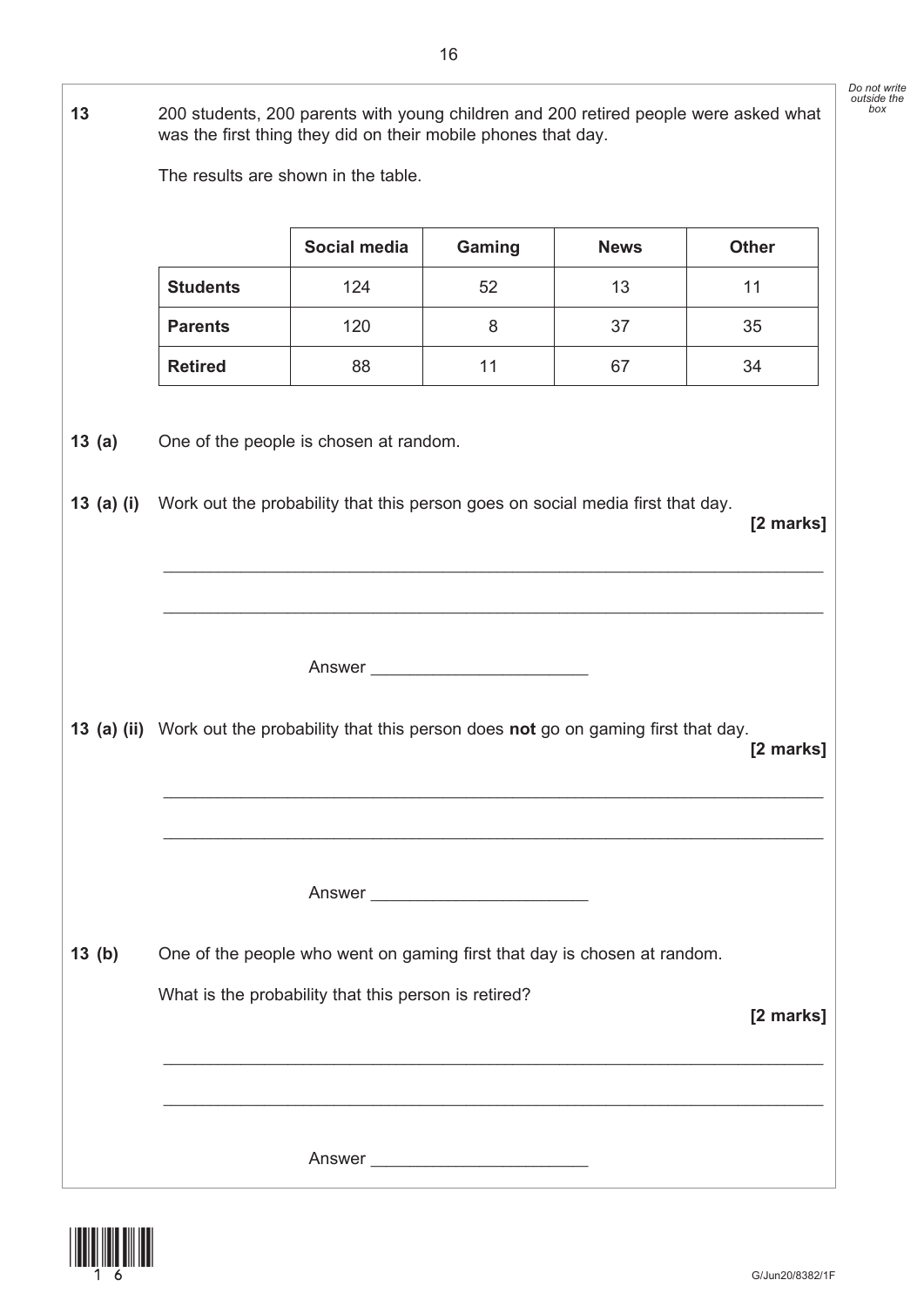| 13 <sub>(c)</sub> | Work out the probability that two of the 200 retired people, chosen at random,<br>both went on news first that day. | Do not write<br>outside the<br>box |
|-------------------|---------------------------------------------------------------------------------------------------------------------|------------------------------------|
|                   | Give your answer to three decimal places.<br>[3 marks]                                                              |                                    |
|                   |                                                                                                                     |                                    |
|                   |                                                                                                                     |                                    |
|                   |                                                                                                                     |                                    |
| 13(d)             | Joe looks at the data in the table and makes the two statements below.                                              |                                    |
|                   | Is each statement correct?                                                                                          |                                    |
|                   | Give a reason for each decision.<br>[2 marks]                                                                       |                                    |
|                   | Statement 1 Most of these 600 people went on social media first that day.                                           |                                    |
|                   | Tick $(\checkmark)$ a box.                                                                                          |                                    |
|                   | Cannot tell<br>Yes<br><b>No</b>                                                                                     |                                    |
|                   |                                                                                                                     |                                    |
|                   |                                                                                                                     |                                    |
|                   |                                                                                                                     |                                    |
|                   |                                                                                                                     |                                    |
|                   | Statement 2 Most of these 200 retired people go on social media first every day.<br>Tick $(\checkmark)$ a box.      |                                    |
|                   | Cannot tell<br>Yes<br>No                                                                                            |                                    |
|                   |                                                                                                                     |                                    |
|                   |                                                                                                                     |                                    |
|                   |                                                                                                                     | 11                                 |
|                   |                                                                                                                     |                                    |
|                   |                                                                                                                     |                                    |
|                   |                                                                                                                     |                                    |

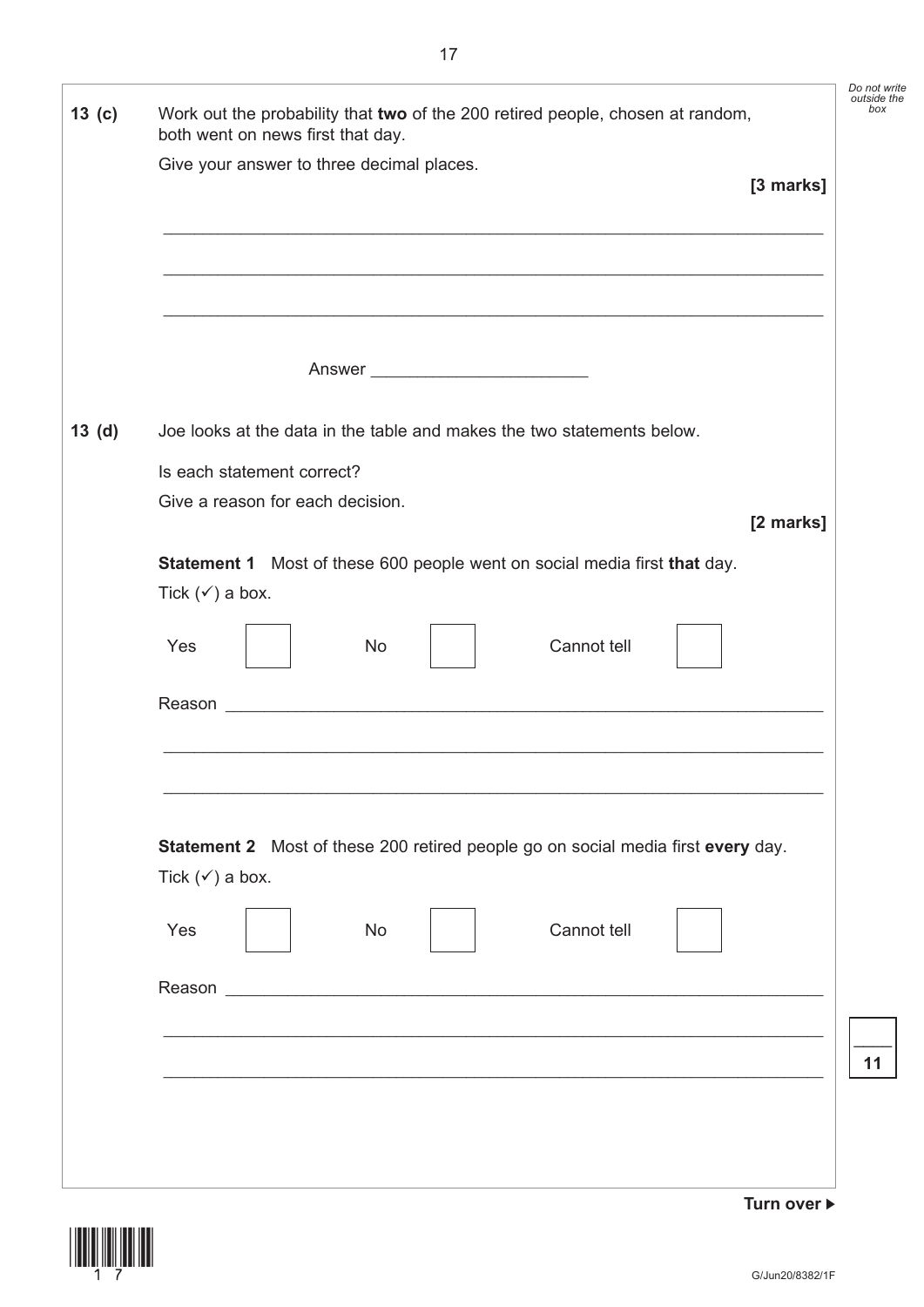

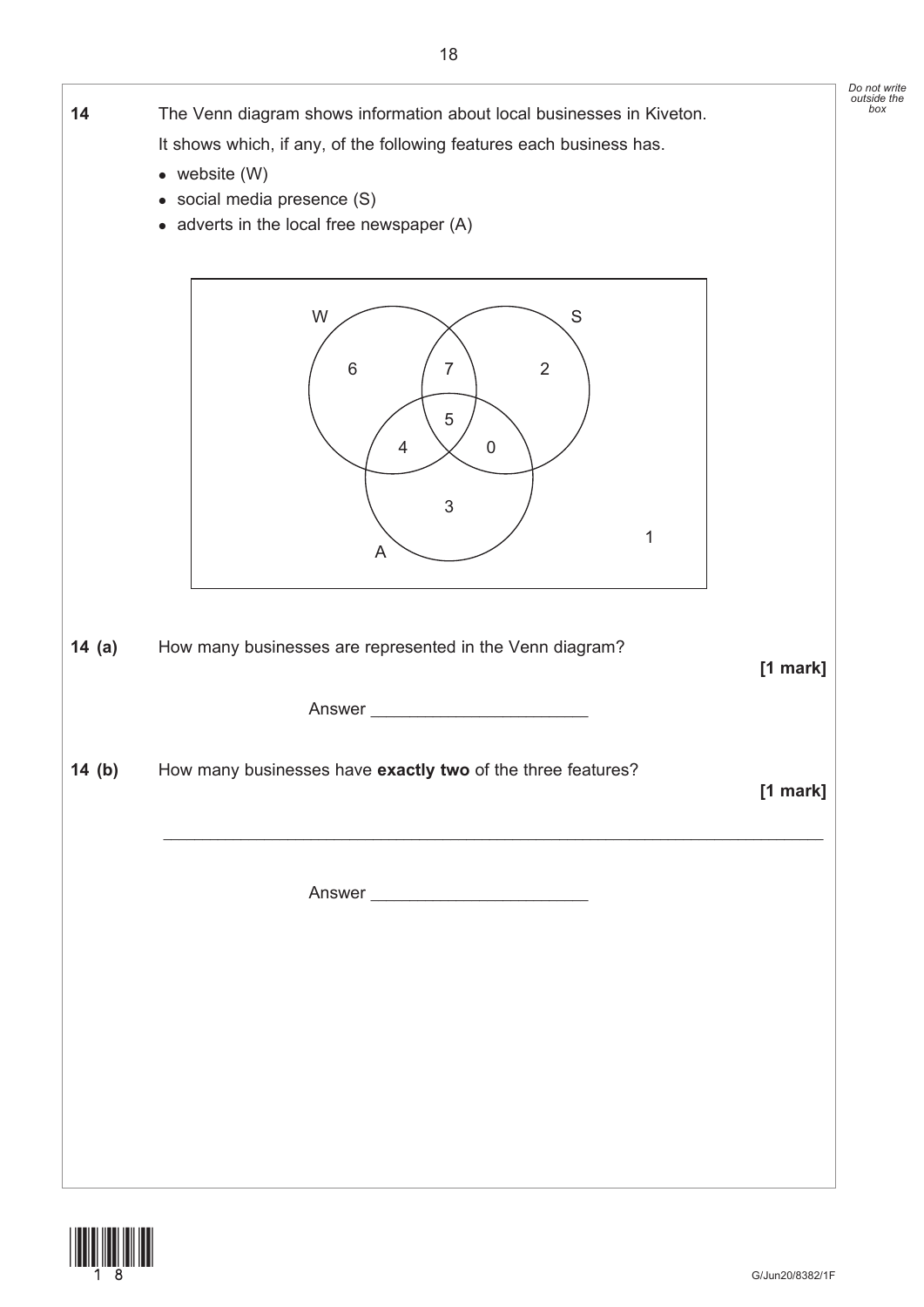| 14 <sub>(c)</sub>                                                  | One business is chosen at random.                                                              |             | Do not write<br>outside the<br>box |
|--------------------------------------------------------------------|------------------------------------------------------------------------------------------------|-------------|------------------------------------|
|                                                                    | What is the probability it has a website?                                                      | [2 marks]   |                                    |
|                                                                    |                                                                                                |             |                                    |
|                                                                    |                                                                                                |             |                                    |
| 14(d)                                                              | A business with a social media presence is chosen at random.                                   |             |                                    |
|                                                                    | Work out the probability that this business does not advertise in the local free<br>newspaper. |             |                                    |
|                                                                    |                                                                                                | [2 marks]   |                                    |
|                                                                    | <u> 1989 - Johann Stoff, amerikansk politiker (d. 1989)</u>                                    |             |                                    |
|                                                                    |                                                                                                |             | 6                                  |
|                                                                    | Turn over for the next question                                                                |             |                                    |
|                                                                    |                                                                                                |             |                                    |
|                                                                    |                                                                                                |             |                                    |
|                                                                    |                                                                                                |             |                                    |
|                                                                    |                                                                                                |             |                                    |
|                                                                    |                                                                                                |             |                                    |
|                                                                    |                                                                                                |             |                                    |
|                                                                    |                                                                                                |             |                                    |
|                                                                    |                                                                                                |             |                                    |
|                                                                    |                                                                                                |             |                                    |
|                                                                    |                                                                                                |             |                                    |
|                                                                    |                                                                                                |             |                                    |
| <b><i><u>AMERICAN ALEXANDER PROPERTY OF REAL PROPERTY.</u></i></b> |                                                                                                | Turn over ▶ |                                    |

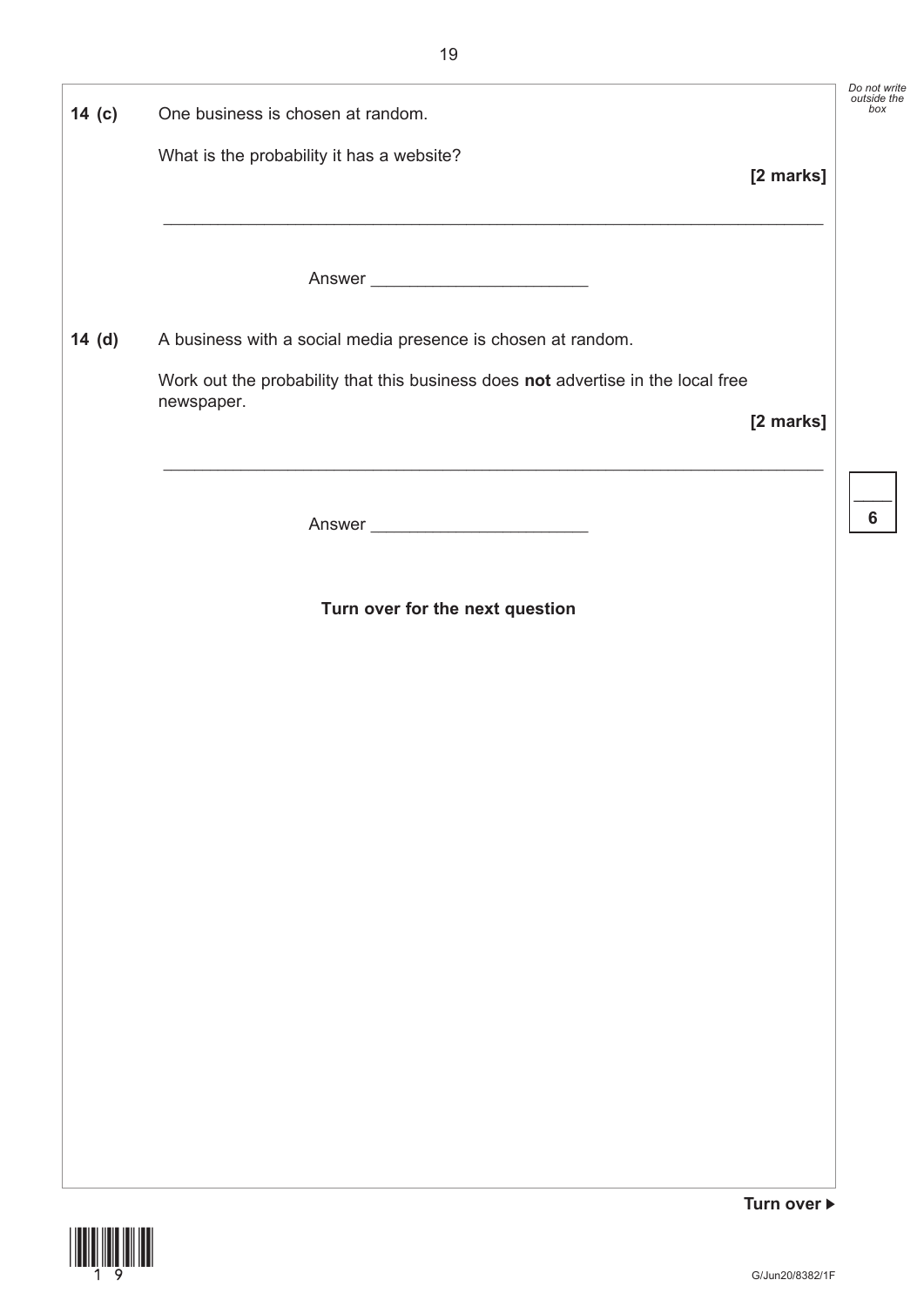| 15    | A deadly disease currently has no treatment.<br>A researcher develops a drug which she believes will treat the disease. | Do not write<br>outside the<br>box |
|-------|-------------------------------------------------------------------------------------------------------------------------|------------------------------------|
|       | She suggests a statistical experiment to test her drug.                                                                 |                                    |
|       | Infect six people chosen at random with the disease.<br>Give the drug to all six people.                                |                                    |
|       | Record whether each person recovers or not.                                                                             |                                    |
| 15(a) | Write down two problems with the researcher's experiment.<br>[2 marks]                                                  |                                    |
|       | Problem 1                                                                                                               |                                    |
|       | <u> 1989 - Johann Stoff, amerikansk politiker (* 1908)</u>                                                              |                                    |
|       |                                                                                                                         |                                    |
|       |                                                                                                                         |                                    |
|       |                                                                                                                         |                                    |
|       | <u> 1989 - Johann Stoff, amerikansk politiker (d. 1989)</u>                                                             |                                    |
| 15(b) | The researcher carries out a more suitable experiment.                                                                  |                                    |
|       | She writes an article for a magazine to highlight her results.                                                          |                                    |
|       | She gives the name of each patient in the experiment and records how they responded<br>to the drug.                     |                                    |
|       | The magazine editor asks the researcher to rewrite her article.                                                         |                                    |
|       | Explain why.<br>[1 mark]                                                                                                |                                    |
|       |                                                                                                                         | 3                                  |
|       |                                                                                                                         |                                    |
|       | <b>END OF QUESTIONS</b>                                                                                                 |                                    |
|       |                                                                                                                         |                                    |
|       |                                                                                                                         |                                    |
|       |                                                                                                                         |                                    |
|       |                                                                                                                         |                                    |

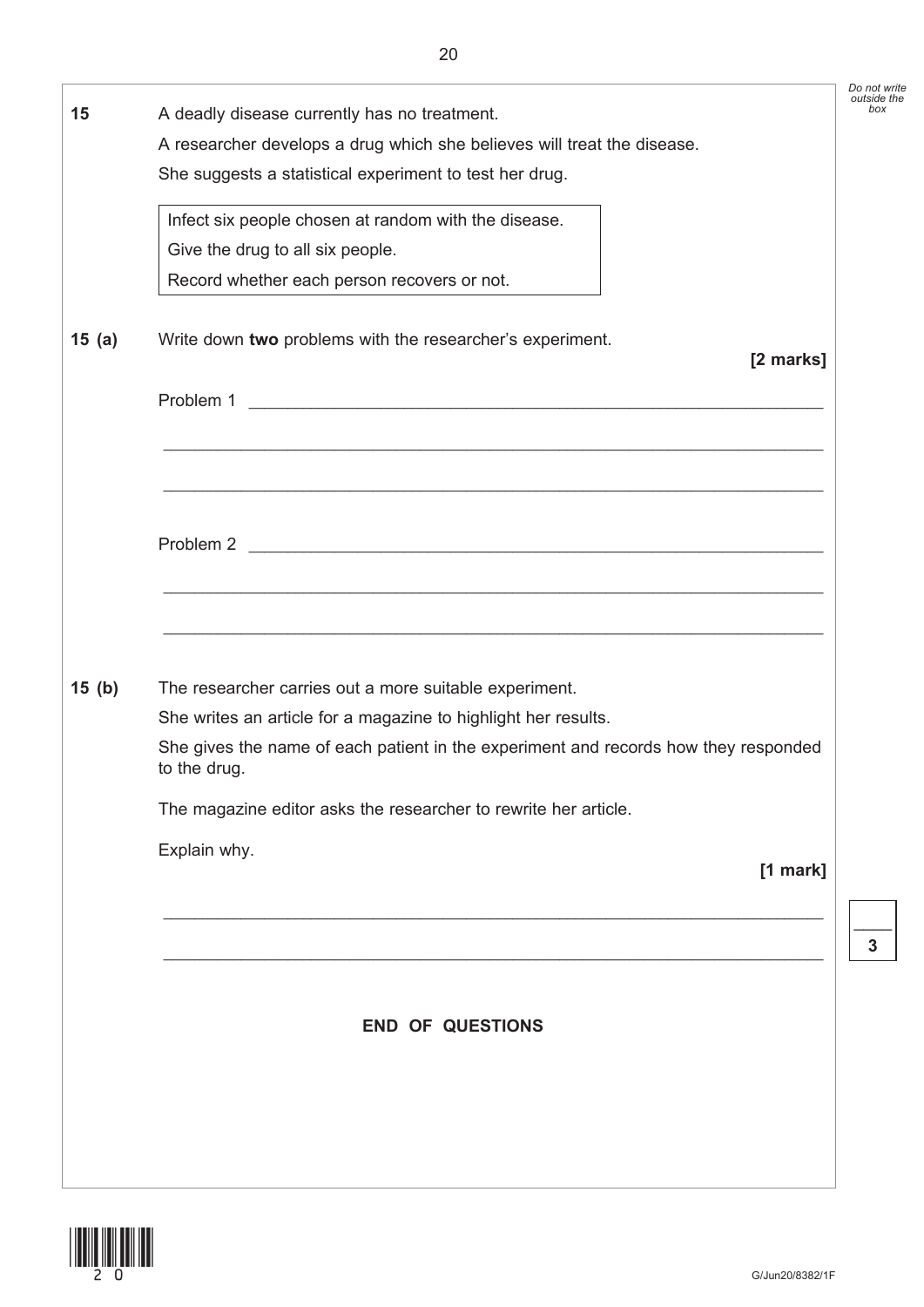

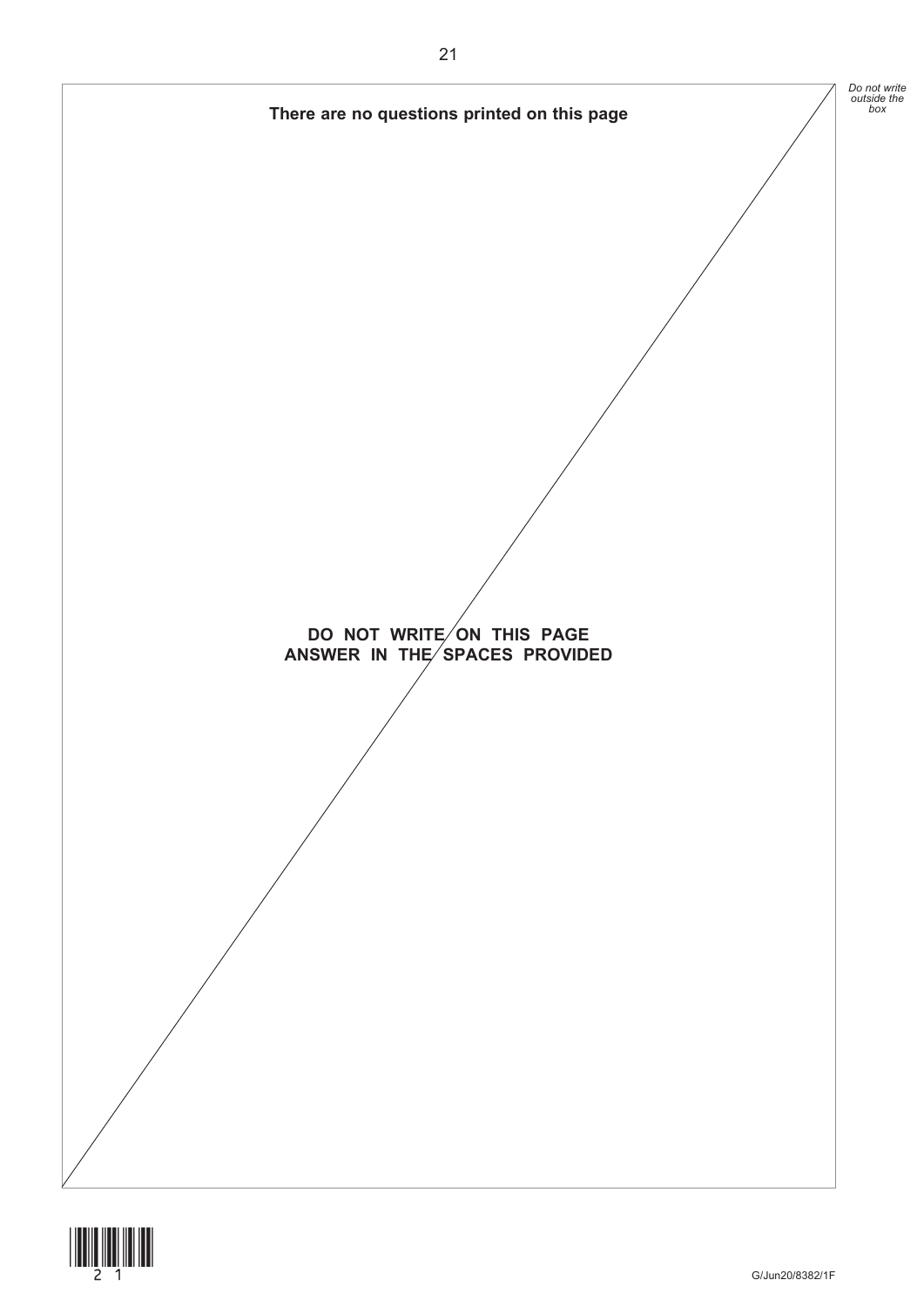| Question<br>number | Additional page, if required.<br>Write the question numbers in the left-hand margin. |  |
|--------------------|--------------------------------------------------------------------------------------|--|
|                    |                                                                                      |  |
|                    |                                                                                      |  |
|                    |                                                                                      |  |
|                    |                                                                                      |  |
|                    |                                                                                      |  |
|                    |                                                                                      |  |
|                    |                                                                                      |  |
|                    |                                                                                      |  |
|                    |                                                                                      |  |
|                    |                                                                                      |  |
|                    |                                                                                      |  |
|                    |                                                                                      |  |
|                    |                                                                                      |  |
|                    |                                                                                      |  |
|                    |                                                                                      |  |
|                    |                                                                                      |  |
|                    |                                                                                      |  |
|                    |                                                                                      |  |
|                    |                                                                                      |  |
|                    |                                                                                      |  |
|                    |                                                                                      |  |
|                    |                                                                                      |  |
|                    |                                                                                      |  |
|                    |                                                                                      |  |
|                    |                                                                                      |  |
|                    |                                                                                      |  |
|                    |                                                                                      |  |
|                    |                                                                                      |  |
|                    | <br>                                                                                 |  |

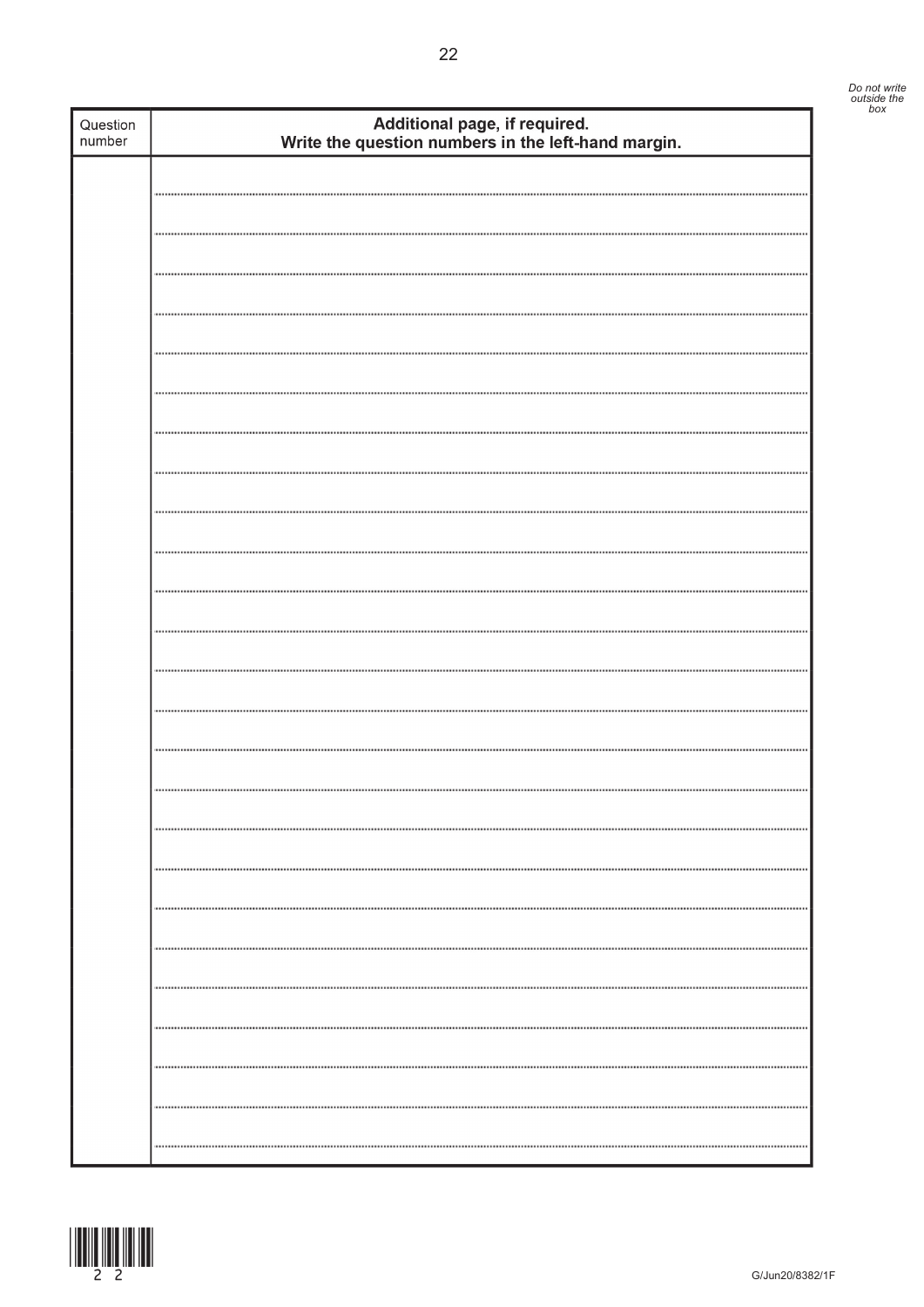| Question<br>number | Additional page, if required.<br>Write the question numbers in the left-hand margin. |  |
|--------------------|--------------------------------------------------------------------------------------|--|
|                    |                                                                                      |  |
|                    |                                                                                      |  |
|                    |                                                                                      |  |
|                    |                                                                                      |  |
|                    |                                                                                      |  |
|                    |                                                                                      |  |
|                    |                                                                                      |  |
|                    |                                                                                      |  |
|                    |                                                                                      |  |
|                    |                                                                                      |  |
|                    |                                                                                      |  |
|                    |                                                                                      |  |
|                    |                                                                                      |  |
|                    |                                                                                      |  |
|                    |                                                                                      |  |
|                    |                                                                                      |  |
|                    |                                                                                      |  |
|                    |                                                                                      |  |
|                    |                                                                                      |  |
|                    |                                                                                      |  |
|                    |                                                                                      |  |
|                    |                                                                                      |  |
|                    |                                                                                      |  |
|                    |                                                                                      |  |
|                    |                                                                                      |  |
|                    |                                                                                      |  |
|                    |                                                                                      |  |
|                    |                                                                                      |  |
|                    |                                                                                      |  |
|                    |                                                                                      |  |
|                    |                                                                                      |  |